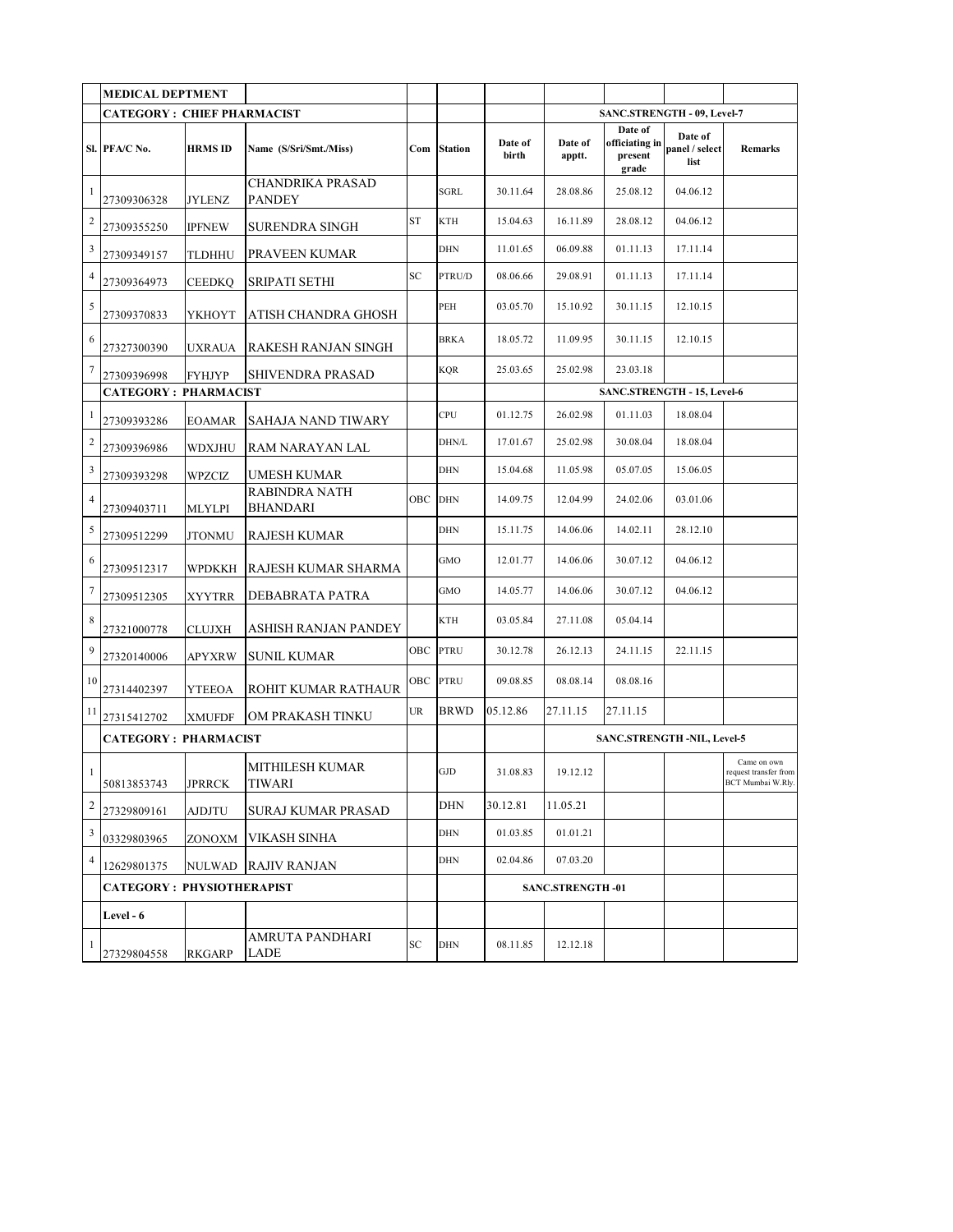|                |                                     |               | <b>CATEGORY: CHIEF NURSING SUPDTT.</b> |            |             |          |          | SANC.STRENGTH - 21, Level - 10 |          |  |
|----------------|-------------------------------------|---------------|----------------------------------------|------------|-------------|----------|----------|--------------------------------|----------|--|
| $\mathbf{1}$   | 27309355224                         | <b>KIPHFU</b> | JACINTA KACHHAP                        | <b>ST</b>  | <b>DHN</b>  | 26.05.62 | 23.10.89 | 16.05.03                       | 10.04.02 |  |
| $\overline{c}$ | 27309358900                         | TUFNYL        | MADHU MALTI KUMARI                     | SC         | <b>DHN</b>  | 22.08.64 | 25.06.90 | 17.10.03                       | 25.08.03 |  |
| 3              | 27309358912                         | ZHMQNU        | <b>GRACE TIGGA</b>                     | ST         | PTRU        | 19.10.62 | 18.07.90 | 01.11.03                       | 15.06.04 |  |
| 4              | 27309370810                         | <b>KKNTKS</b> | SUNITA KUMARI                          |            | DHN         | 25.01.65 | 24.08.92 | 01.11.03                       | 15.06.04 |  |
| 5              | 27309370821                         | <b>UPWPTH</b> | REKHA KUMARI                           |            | DHN         | 01.09.64 | 24.08.92 | 01.11.03                       | 15.06.04 |  |
| 6              | 27307331101                         | YKNCTI        | KUMARI NEETU                           | SC         | DHN         | 25.12.67 | 17.11.92 | 12.07.04                       | 15.06.04 |  |
| 7              | 27309378200                         | LAZJKC        | <b>GRACE MUNDU</b>                     | <b>ST</b>  | <b>PTRU</b> | 10.02.67 | 25.04.94 | 17.04.06                       | 12.04.06 |  |
| 8              | 27309378212                         | <b>NDPXMT</b> | <b>MANDIRA DEY ROY</b>                 |            | <b>DHN</b>  | 21.12.69 | 27.05.94 | 14.04.06                       | 12.04.06 |  |
| 9              | 27309384480                         | <b>CPWLZQ</b> | SMT VIBHA KUMARI                       |            | <b>DHN</b>  | 05.05.66 | 23.11.95 | 18.04.06                       | 12.04.06 |  |
| 10             | 27309384479                         | IDMFAE        | SMT ABHA KUMARI                        |            | DHN         | 01.10.67 | 20.11.95 | 06.03.07                       | 20.02.07 |  |
| 11             | 27309384870                         | <b>UINOMF</b> | MISS SALOMI HEMROM                     | ST         | <b>DHN</b>  | 04.04.68 | 01.01.96 | 06.03.07                       | 20.02.07 |  |
| 12             | 27309384492                         | RFTPTG        | MISS SUSHILA TIRKEY                    | ST         | DHN         | 19.08.68 | 22.11.95 | 05.03.13                       | 27.02.13 |  |
| 13             | 27309389507                         | <b>HUKEFP</b> | SMT MUNNI KERKETTA                     | ST         | <b>BRKA</b> | 15.07.68 | 11.06.97 | 05.03.13                       | 27.02.13 |  |
| 14             | 27309389489                         | EWFIGZ        | PRATIBHA JANE TIRKEY                   | ST         | DHN         | 05.01.71 | 11.06.97 | 05.11.13                       | 22.10.13 |  |
| 15             | 27309393249                         | <b>LGPNES</b> | ARUNA KUMARI                           | SC         | DHN         | 01.01.67 | 27.12.97 | 05.11.13                       | 22.10.13 |  |
| 16             | 27311122950                         | <b>MABIOE</b> | <b>BHAROSI TIRKEY</b>                  | <b>ST</b>  | PTRU        | 02.02.64 | 24.08.96 | 07.07.21                       | 27.05.21 |  |
| 17             | 27309403693                         | JDLFDT        | <b>SAROJ PANNA</b>                     | <b>ST</b>  | DHN         | 24.05.66 | 20.06.97 | 07.07.21                       | 27.05.21 |  |
| 18             | 27305400752                         | <b>CNYJUA</b> | LOUISA MARTINA KUJUR                   | ST         | DHN         | 27.09.65 | 05.03.98 | 07.07.21                       | 27.05.21 |  |
| 19             | 27305887653                         | <b>BOIFPN</b> | SMT EDWINA KINDO                       | ST         | DHN         | 06.12.66 | 12.11.99 | 07.07.21                       | 27.05.21 |  |
| 20             | 27309403747                         | ULEYUO        | MANJU ANITA KUMARI<br><b>BARA</b>      | <b>ST</b>  | PTRU        | 03.01.68 | 18.01.00 | 07.07.21                       | 27.05.21 |  |
|                | <b>CATEGORY: SR.NURSING SUPDTT.</b> |               |                                        |            |             |          |          | SANC.STRENGTH - 16, Level - 8  |          |  |
| 1              | 27309403759                         | <b>LOPMAC</b> | MEENA KUMARI PANDEY                    |            | DHN         | 07.05.69 | 09.10.92 | 15.02.07                       | 18.01.07 |  |
| 2              | 27309404041                         | MRBFQR        | JYOTI TIRKEY                           | <b>ST</b>  | PTRU        | 14.02.70 | 09.10.92 | 05.11.13                       | 22.10.13 |  |
| 3              | 27304080040                         | <b>BLALRY</b> | SMT SUMAN KUMARI                       | OBC        | <b>DHN</b>  | 25.10.77 | 23.10.03 | 05.11.13                       | 22.10.13 |  |
| $\overline{4}$ | 27309912940                         | <b>RQHBHD</b> | SMT PUSHPA KUMARI                      | OBC        | ${\rm DHN}$ | 20.01.75 | 21.01.75 | 11.11.13                       | 22.10.13 |  |
| 5              | 27309531063                         | ZISWRI        | MANITA ASUTA EKKA                      | ST         | PTRU        | 03.12.77 | 30.09.08 | 05.11.13                       | 22.10.13 |  |
| 6              | 27309533643                         | <b>DGCLXZ</b> | <b>EMLINA TIRU</b>                     | ${\rm ST}$ | DHN         | 14.10.76 | 09.04.09 | 07.07.21                       | 27.05.21 |  |
|                | 27309536292                         | RFFDCG        | BABITA KUMARI                          | OBC        | DHN         | 15.07.83 | 29.07.09 | 07.07.21                       | 27.05.21 |  |
| $\,$ 8 $\,$    | 27313400708                         | WZLYLQ        | <b>ISHA RANI</b>                       | OBC        | GMO         | 10.01.77 | 10.04.13 | 08.07.21                       | 27.05.21 |  |
| 9              | 27329801769                         | <b>PEEPPK</b> | SANGEETA KUMARI                        | OBC        | CPU         | 14.03.89 | 13.08.16 | 07.07.21                       | 27.05.21 |  |
| 10             | 27329804415                         | <b>XQLBZS</b> | VIJAY KUMAR SUMAN                      |            | DHN         | 29.09.91 | 24.05.18 | 07.07.21                       | 27.05.21 |  |
| 11             | 27329804545                         | <b>IOUBCF</b> | <b>ANISH B. P</b>                      |            | DHN         | 31.05.88 | 24.11.18 | 23.8.21                        | 27.05.21 |  |
| 12             | 50714107873                         | UEWDJP        | MITHILESH KUMAR<br>RAJAK               | SC         | DHN         | 24.12.79 | 10.07.14 | 25.10.21                       | 27.05.21 |  |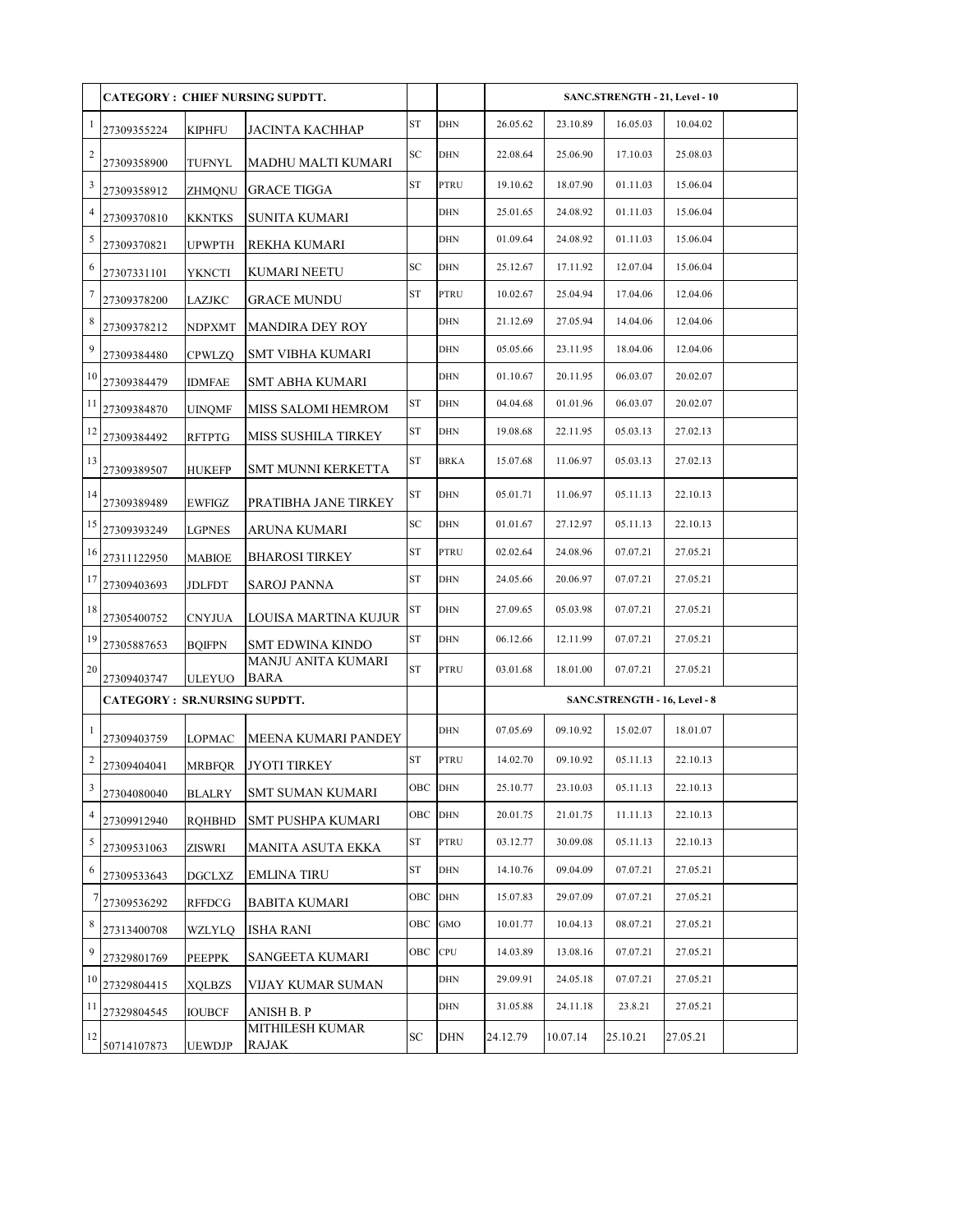|                | <b>CATEGORY: NURSING SUPDT.</b>   |               |                                         |            |                |          | SANC.STRENGTH - 07, Level - 7 |          |                               |                                                      |
|----------------|-----------------------------------|---------------|-----------------------------------------|------------|----------------|----------|-------------------------------|----------|-------------------------------|------------------------------------------------------|
| 1              | 27329808065                       | SPYOON        | PUSHPA KUMARI                           |            | OBC DHN        | 27.01.92 | 19.12.19                      | 19.12.19 | 04.11.19                      |                                                      |
| 2              | 27329808063                       | SQCSYS        | HIRA KUMARI                             |            | <b>EWS DHN</b> | 12.03.95 | 19.12.19                      | 19.12.19 | 04.11.19                      |                                                      |
| 3              | 27329808061                       | <b>IJEHGO</b> | MANISHA KUMARI                          | OBC<br>PH  | PEH            | 15.01.97 | 20.12.19                      | 20.12.19 | 04.11.19                      |                                                      |
| $\overline{4}$ | 27229805039                       | <b>KUPRAJ</b> | VIDYA KASHYAP                           |            | <b>BRWD</b>    | 19.02.95 | 02.01.20                      |          |                               |                                                      |
| 5              | 27329808810                       | <b>CEODGA</b> | JAGDISH KUMAR YADAV                     |            | <b>DHN</b>     | 05.05.91 | 10.12.20                      |          |                               |                                                      |
| 6              | 27329808809                       | <b>YMTCDS</b> | <b>SHWETA KUMARI</b>                    |            | OBC DHN        | 04.10.91 | 10.12.20                      |          |                               |                                                      |
|                | <b>CATEGORY: MID WIFE</b>         |               |                                         |            |                |          | SANC.STRENGTH - 01, Level - 5 |          |                               |                                                      |
|                |                                   |               | <b>NIL</b>                              |            |                |          |                               |          |                               |                                                      |
|                | <b>CATEGORY: CH. OFFICE SUPDT</b> |               |                                         |            |                |          | SANC.STRENGTH - 02, Level - 7 |          |                               |                                                      |
| 1              | 27309328567                       | <b>KCUIRJ</b> | SURESH CHANDRA DAS                      | SC         | <b>DHN</b>     | 20.12.65 | 02.01.87                      | 03.04.19 | 26.02.19                      |                                                      |
| $\overline{c}$ |                                   |               |                                         |            |                |          |                               |          |                               |                                                      |
|                | <b>CATEGORY: OFFICE SUPDT.</b>    |               |                                         |            |                |          | SANC.STRENGTH -05, Level - 6  |          |                               |                                                      |
| 1              | 27311020118                       | ZDGDZO        | SANJAY KUMAR                            |            | <b>DHN</b>     | 12.01.74 | 03.06.99                      | 01.11.13 | 08.09.16                      |                                                      |
| $\overline{c}$ | 27301007294                       | <b>EFQIDU</b> | <b>ASHOK KUMAR YADAV</b>                | OBC        | GMO            | 05.02.83 | 17.12.06                      | 17.08.18 | 18.04.18                      | Working under<br>Sr.DEE/OP/DHN<br>Lien at Med deptt. |
| 3              | 27313423253                       | <b>BIFHMO</b> | VIVEK KUMAR                             | OBC        | <b>DHN</b>     | 25.07.85 | 06.08.13                      | 16.08.18 | 18.04.18                      |                                                      |
| 4              | 27309511994                       | <b>BQEFDJ</b> | ANJU DAS                                | SC         | <b>DHN</b>     | 10.12.74 | 19.05.06                      | 03.04.19 | 25.03.19                      |                                                      |
| 5              | 27309400308                       | <b>HAOCOZ</b> | <b>SANJAY ORAON</b>                     | ${\rm ST}$ | PTRU           | 13.04.79 | 31.01.2K                      | 04.04.19 | 25.03.19                      |                                                      |
|                | <b>CATEGORY: SENIOR CLERK</b>     |               |                                         |            |                |          | SANC.STRENGTH - 02, Level - 5 |          |                               |                                                      |
| 1              | 27310630570                       | <b>BMIRBT</b> | AJAY KUMAR SINGH                        |            | <b>DHN</b>     | 20.05.78 | 09.03.04                      |          |                               | Medical de-catagory                                  |
| $\sqrt{2}$     | 27312424720                       | <b>SOUYOB</b> | RANJEET KUMAR JHA                       |            | <b>DHN</b>     | 20.02.86 | 14.05.12                      | 21.12.19 | 13.11.19                      |                                                      |
|                | <b>CATEGORY: JUNIOR CLERK</b>     |               |                                         |            |                |          | SANC.STRENGTH - 01, Level - 2 |          |                               |                                                      |
| $\mathbf{1}$   |                                   |               | NIL                                     |            |                |          |                               |          |                               |                                                      |
|                |                                   |               | <b>CATEGORY: CHIEF HEALTH INSPECTOR</b> |            |                |          |                               |          | SANC.STRENGTH - 10, Level - 7 |                                                      |
| 1              | 27309362344                       | <b>MDPUNI</b> | <b>DEBABRATA GHOSH</b>                  |            | GMO            | 04.10.65 | 26.01.91                      | 16.11.96 | 15.11.96                      |                                                      |
| 2              | 27309362332                       | <b>NQRGMF</b> | <b>BIJAY KUMAR</b>                      | SC         | <b>DHN</b>     | 07.01.63 | 03.04.90                      | 01.11.13 | 18.01.16                      |                                                      |
| 3              | 27314402385                       | <b>HJMRFJ</b> | <b>MANOJ KUMAR THAKUR</b>               | OBC        | <b>DHN</b>     | 10.07.77 | 08.08.14                      | 26.02.21 | 27.01.21                      |                                                      |
| 4              | 27314402490 RBKQSM                |               | BISHWANATH MURMU                        | ST         | CPU            | 18.12.87 | 08.08.14                      | 26.02.21 | 27.01.21                      |                                                      |
| 5              | 27399275193                       | <b>NZNJAD</b> | SHANTANU KUMAR                          | OBC        | <b>GMO</b>     | 15.03.83 | 08.07.08                      | 26.02.21 | 27.01.21                      |                                                      |
| 6              | 27309EW0105                       | <b>PRMJNW</b> | DIP NARAYAN PRASAD                      |            | KQR            | 01.03.77 | 17.06.09                      | 26.02.21 | 27.01.21                      |                                                      |
|                |                                   |               | <b>FOOD SAFETY OFFICER</b>              |            |                |          | SANC.STRENGTH - 01, Level - 7 |          |                               |                                                      |
| 1              | 27309387924                       | <b>APLTSB</b> | <b>BRIJ KISHORE SHAW</b>                |            | PEH            | 05.07.67 | 25.04.97                      | 01.11.13 | 18.01.16                      |                                                      |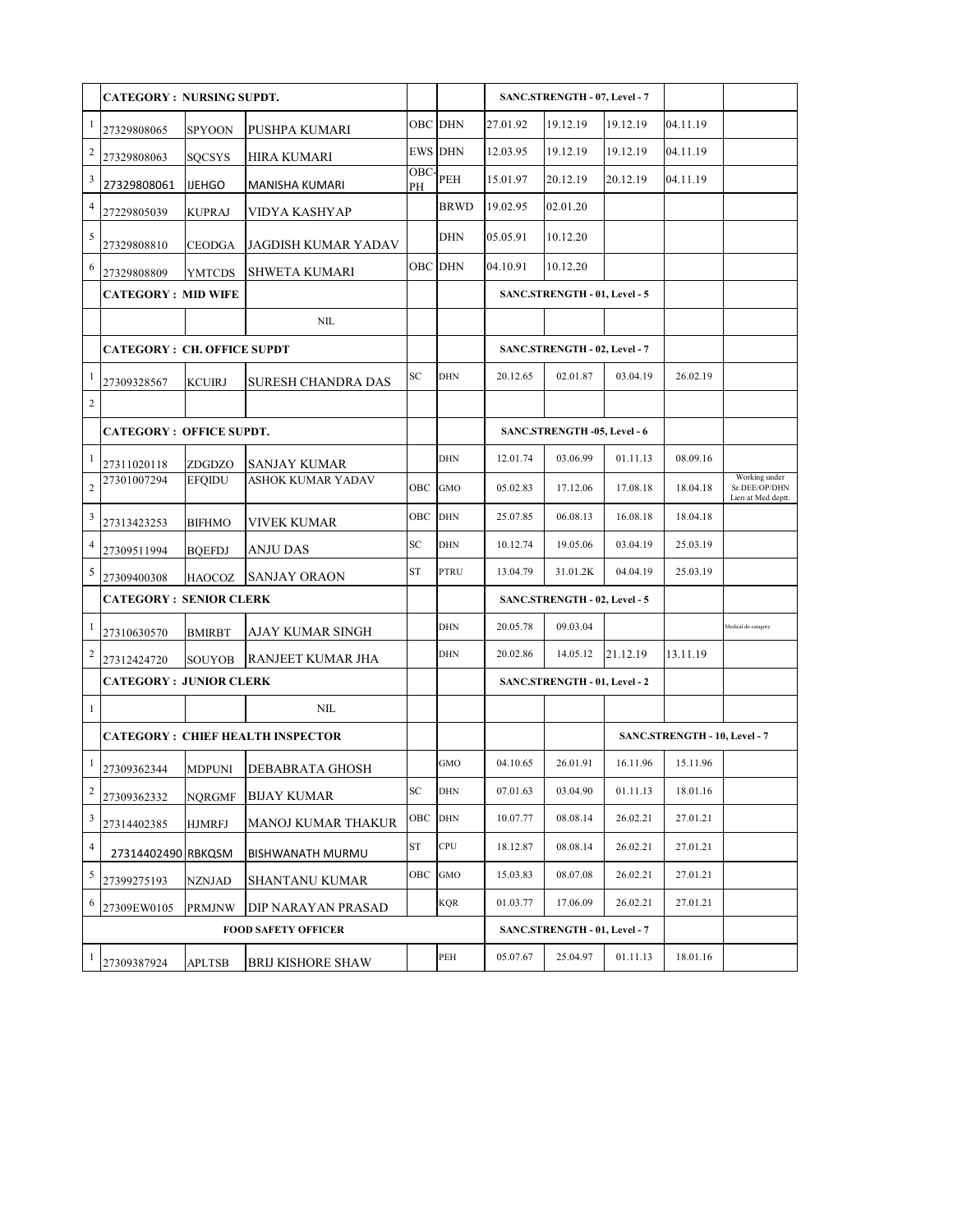|                | <b>CATEGORY: HEALTH INSPECTOR</b><br>1 |                                                                |                                        |            |                 |          | SANC.STRENGTH - 07, Level - 6 |                               |          |                                      |
|----------------|----------------------------------------|----------------------------------------------------------------|----------------------------------------|------------|-----------------|----------|-------------------------------|-------------------------------|----------|--------------------------------------|
|                | 27329804538                            | <b>FUBOHJ</b>                                                  | AMIT KUMAR SINGH                       |            | <b>GHD</b>      | 10.07.80 | 31.10.18                      |                               |          |                                      |
| 2              | 50205555292                            | <b>BWDPRT</b>                                                  | <b>BISHWANATH KUMAR</b>                |            | <b>DTO</b>      | 02.06.83 | 15.05.09                      |                               |          | Came on own<br>request transfer from |
| 3              | 27329808060                            | ZEUBXU                                                         | <b>SHANI SINGH</b>                     | <b>UR</b>  | <b>BRKA</b>     | 11.07.94 | 19.12.19                      | 21.12.19                      | 04.11.19 |                                      |
| $\overline{4}$ | 27329808089                            | WWMMTI                                                         | <b>VIKEE RAJ</b>                       | <b>UR</b>  | <b>DHN</b>      | 18.03.95 |                               | 19.12.19                      | 04.11.19 |                                      |
| 5              | 27329808064                            | OREEGB                                                         | <b>MITHILESH KUMAR</b><br><b>AKELA</b> |            | <b>OBC SGRL</b> | 15.02.91 | 19.12.19                      | 19.12.19                      | 04.11.19 |                                      |
| 6              | 27329808066                            | CBWLBU                                                         | RAKESH KUMAR KUKDE                     |            | OBC DTO         | 05.09.86 | 19.12.19                      | 19.12.19                      | 04.11.19 |                                      |
| 7              | 27329808067                            | HMMCGJ                                                         | VIKASH KUMAR                           |            | <b>EWS PNME</b> | 20.07.95 | 19.12.19                      | 19.12.19                      | 04.11.19 |                                      |
| 8              | 27329808062                            | <b>BLORQC</b>                                                  | AKSHAY KUMAR                           | SC         | <b>GHD</b>      | 08.04.95 | 19.12.19                      | 19.12.19                      | 04.11.19 |                                      |
| 9              | 27329808220                            | SQKQWB                                                         | <b>GUDDOO KUMAR</b>                    |            | OBC DHN         | 29.12.85 | 11.07.20                      | 11.07.20                      |          |                                      |
| 10             | 27329808221                            | <b>ADDITS</b>                                                  | NIRANJAN KUMAR<br><b>BISHWAS</b>       |            | <b>OBC</b> CRP  | 14.07.91 | 11.07.20                      | 11.07.20                      |          |                                      |
| 11             | 27329808303                            | <b>SPKKPF</b>                                                  | RAVI KUMAR                             |            | OBC DHN         | 01.03.85 | 19.08.20                      | 19.08.20                      |          |                                      |
| 12             | 27329808814                            | FKUSMX                                                         | <b>KHITISH KUMAR</b><br>PRADHAN        |            | <b>BRWD</b>     | 21.07.90 | 01.01.21                      | 01.01.21                      |          |                                      |
| 13             | 27329809139                            | <b>WCHYNF</b>                                                  | <b>AKHILESH SINGH YADAV</b>            |            | <b>CPU</b>      | 16.11.90 | 06.04.21                      | 026.04.21                     |          |                                      |
| 14             | 21429805671                            | <b>SLRLZT</b>                                                  | SATYAM KATIYAR                         |            | <b>RNQ</b>      | 17.10.93 | 18.02.90                      | 18.02.90                      |          |                                      |
|                | <b>CATEGORY: Ch. LAB SUPDT</b>         |                                                                |                                        |            |                 |          | SANC.STRENGTH - 01, Level - 7 |                               |          |                                      |
| 1              | 27305882424                            | <b>OJTBXA</b>                                                  | ASHOKE KUMAR ROY                       |            | <b>DHN</b>      | 10.01.63 | 11.08.87                      | 01.08.98                      | 15.11.08 |                                      |
|                | <b>CATEGORY: LAB SUPDT-II</b>          |                                                                |                                        |            |                 |          | SANC.STRENGTH - 01, Level - 6 |                               |          |                                      |
| 1              | 27309355273                            | <b>YIIPFH</b>                                                  | SANJIB KUMAR AROHAN                    | ${\rm ST}$ | <b>DHN</b>      | 01.01.67 | 07.07.89                      | 01.03.12                      | 28.02.12 |                                      |
|                | <b>CATEGORY: ASSTT. CHEMIST LAB</b>    |                                                                |                                        |            |                 |          |                               | SANC.STRENGTH - 01, Level - 5 |          |                                      |
| $\mathbf{1}$   |                                        |                                                                | NIL                                    |            |                 |          |                               |                               |          |                                      |
|                | CATEGORY : LAB ASSTT.                  |                                                                |                                        |            |                 |          | SANC.STRENGTH - 01, Level - 3 |                               |          |                                      |
| 1              | 27329804475                            | <b>MASISK</b>                                                  | <b>MRITYUNJAY KUMAR</b>                |            | <b>DHN</b>      | 15.02.87 | 06.07.18                      | 06.07.18                      |          |                                      |
|                | <b>CATEGORY: RADIO GRAPHER</b>         |                                                                |                                        |            |                 |          | SANC.STRENGTH - 02, Level - 6 |                               |          |                                      |
| 1              | 27309270310                            | RKUKWG                                                         | CHANDRA SHEKHAR<br><b>PANDEY</b>       |            | <b>DHN</b>      | 06.01.62 | 06.01.81                      | 01.11.03                      | 20.08.09 |                                      |
| 2              | 27313402640                            | YZOCIY                                                         | <b>SANJEEV KUMAR</b>                   | SC         | DHN             | 12.05.83 | 27.06.13                      | 31.03.16                      |          |                                      |
|                | <b>CATEGORY: RADIO GRAPHER</b>         |                                                                |                                        |            |                 |          | SANC.STRENGTH - 01, Level - 5 |                               |          |                                      |
| 1              | 27329804478                            | <b>GPGKGJ</b>                                                  | <b>MD SANJEED ALAM</b>                 |            | PTRU            | 10.07.86 | 06.07.18                      | 06.07.18                      |          |                                      |
|                |                                        | <b>CATEGORY: FIELD WORKER</b><br>SANC.STRENGTH - 01, Level - 2 |                                        |            |                 |          |                               |                               |          |                                      |
| 1              | 27309520960                            | <b>YIZISN</b>                                                  | CHANDANA SARKAR                        |            | DHN             | 04.10.65 | 19.04.07                      | 28.02.14                      | 28.02.14 |                                      |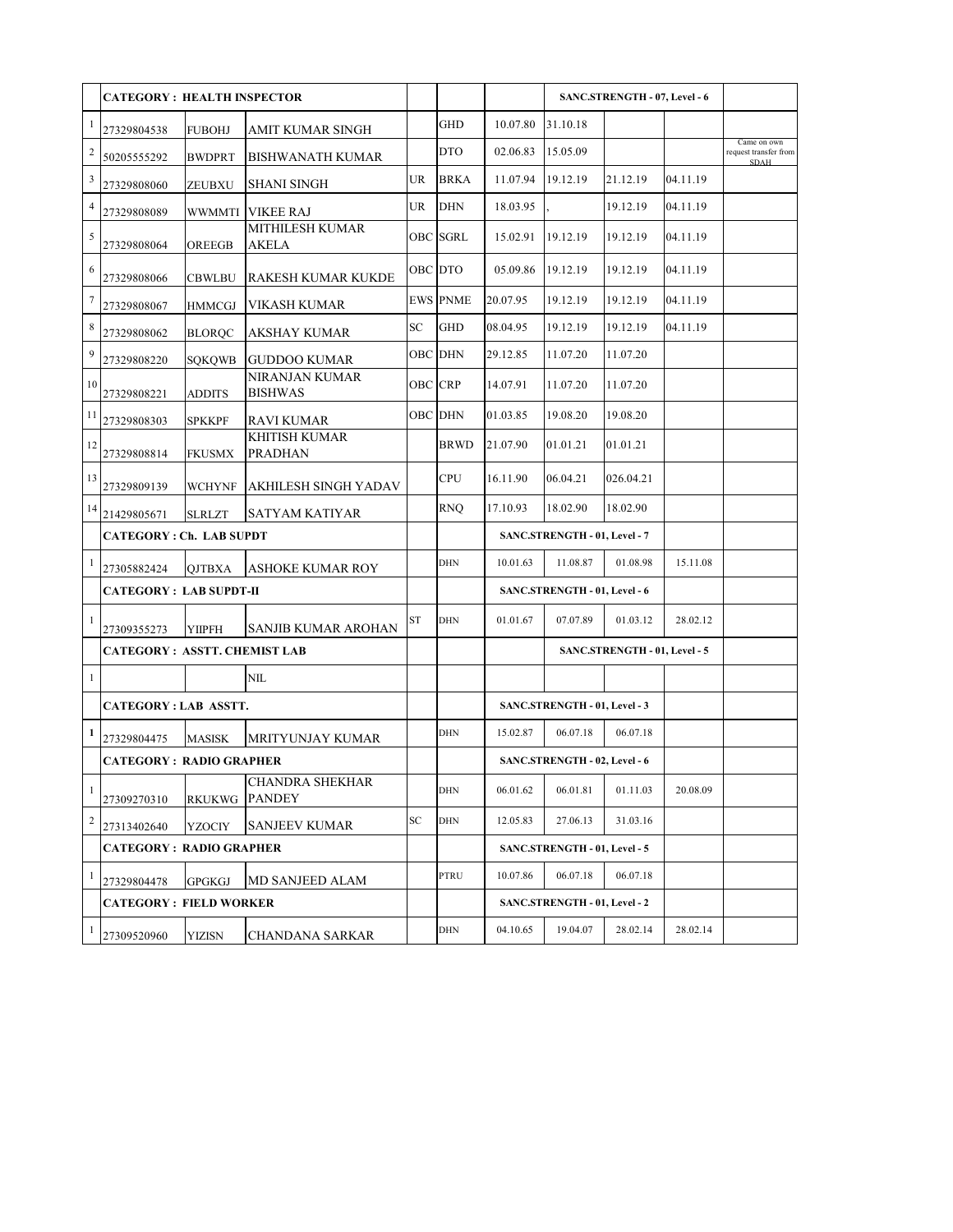|        | <b>CATEGORY: DRESSER Gr.I</b>              |               |                                       |            |             |          | SANC.STRENGTH - 06, Level - 5 |                               |          |                                         |
|--------|--------------------------------------------|---------------|---------------------------------------|------------|-------------|----------|-------------------------------|-------------------------------|----------|-----------------------------------------|
| 1      | 27309389568                                | <b>RLQDMD</b> | <b>SURESH PRASAD SINGH</b>            |            | <b>DHN</b>  | 05.03.72 | 09.01.97                      | 01.11.13                      | 17.11.14 |                                         |
| 2      | 27309389581                                | <b>IMUFDN</b> | <b>BALDEV MAHATO</b>                  |            | <b>DHN</b>  | 16.01.78 | 19.09.97                      | 01.11.13                      | 17.11.14 |                                         |
| 3      | 27309402718                                |               | ZEMWML RAVI KANT PRASAD               |            | <b>PTRU</b> | 28.12.75 | 15.03.01                      | 01.11.13                      | 17.11.14 |                                         |
| 4      | 27309417801                                | <b>XHPRTB</b> | <b>JEETENDRA KUMAR</b>                | SC         | GMO/L       | 26.03.79 | 19.09.02                      | 01.11.13                      | 17.11.14 |                                         |
| 5      | 27309409981                                | <b>RLWWJT</b> | AKHILESHWAR KUMAR                     |            | PEH         | 26.11.77 | 11.07.01                      |                               |          |                                         |
|        | <b>CATEGORY: DRESSER Gr.II</b>             |               |                                       |            |             |          | SANC.STRENGTH - 07, Level - 4 |                               |          |                                         |
| 1      | 27309514612                                | <b>EBOGBY</b> | <b>SUBODH KUMAR</b>                   |            | <b>PTRU</b> | 16.12.85 | 22.07.06                      | 30.11.06                      | 18.02.09 |                                         |
| 2      | 27309400310                                | <b>XNAKBT</b> | <b>DINESH KUMAR</b>                   |            | <b>BRKA</b> | 05.05.73 | 02.02.00                      | 04.07.09                      | 22.06.09 |                                         |
| 3      | 27309518617                                | WAJAJJ        | AMLAN DIGANTA<br><b>MOHRAR</b>        |            | <b>KTH</b>  | 08.05.68 | 22.12.06                      | 04.07.09                      | 22.06.09 |                                         |
| 4      | 27309519877                                | <b>MFHXGJ</b> | RUPLAL MAHTO-I                        |            | <b>DHN</b>  | 06.08.88 | 15.02.07                      | 30.08.11                      | 22.08.11 |                                         |
| 5      | 27309519865                                | <b>ESJODQ</b> | SHYAM MOHAN KUMAR                     | SC         | <b>DHN</b>  | 10.09.88 | 12.03.07                      | 01.11.13                      | 17.11.14 |                                         |
| 6      | 27309519889                                | <b>GRSJXN</b> | PREM CHAND RAM                        | SC         | <b>BRWD</b> | 02.01.75 | 14.03.07                      | 11.05.18                      |          |                                         |
|        | <b>CATEGORY: DRESSER Gr.III</b>            |               |                                       |            |             |          |                               | SANC.STRENGTH - 03, Level - 2 |          |                                         |
| 1      | 27309520958                                |               | MGQLWG ANIL KUMAR THAKUR              |            | DHN/L       | 04.01.75 | 19.04.07                      | 19.04.07                      | 11.01.07 |                                         |
| 2      | 27309520946                                | <b>KXGUSC</b> | <b>RUPLAL MAHTO</b>                   |            | GMO         | 19.02.88 | 20.04.07                      | 20.04.07                      | 20.04.07 |                                         |
| 3      | 27309532006                                | <b>IAEQFL</b> | ANIL KUMAR                            | SC         | <b>CPU</b>  | 09.10.84 | 08.12.08                      | 08.12.08                      | 16.09.08 |                                         |
| 4      | 15505803184                                | KOWNZO        | <b>SUNDAR MOHAN</b><br><b>HANSDAH</b> | <b>ST</b>  | <b>DHN</b>  | 04.06.74 | 26.09.03                      |                               |          | Came on ORT from<br>Palghat on 10.10.19 |
|        | <b>CATEGORY: SR COOK</b>                   |               |                                       |            |             |          |                               | SANC.STRENGTH - 01, Level - 6 |          |                                         |
|        |                                            |               |                                       |            |             |          |                               |                               |          |                                         |
|        |                                            |               | $\text{NIL}$                          |            |             |          |                               |                               |          |                                         |
| 1      | <b>CATEGORY: AYAH</b>                      |               |                                       |            |             |          |                               | SANC.STRENGTH -16, Level - 1  |          |                                         |
|        | 27309284801                                | <b>OEPTEO</b> | <b>MUNNI KUMARI</b>                   |            | <b>DHN</b>  | 19.12.62 | 14.12.83                      | 01.11.03                      | 20.05.04 |                                         |
| 1<br>2 | 27309391071                                | <b>BEBLSZ</b> | <b>SEETA DAVI</b>                     | SC         | <b>DHN</b>  | 21.08.74 | 03.04.97                      | 02.01.08                      | 27.12.07 |                                         |
| 3      | 27309417163                                | <b>ULBYWB</b> | ASHA KUMARI                           | OBC        | <b>DHN</b>  | 31.07.79 | 24.07.02                      | 25.07.04                      | 20.05.04 |                                         |
|        |                                            |               | UEHGHY RITA DEVI                      |            | OBC PTRU    | 24.04.64 | 15.01.03                      | 15.01.03                      | 25.11.02 |                                         |
| 5      | $4 \overline{)27309418969}$<br>27304080014 | <b>NLZUEZ</b> | <b>TAJO KHATOON</b>                   |            | <b>PTRU</b> | 11.05.63 | 24.09.03                      | 24.09.03                      | 22.09.03 |                                         |
| 6      | 27304080051                                | QIEQUB        | <b>SMT JOSHNA DEVI</b>                | OBC        | <b>DHN</b>  | 05.01.75 | 16.10.03                      | 16.10.03                      | 15.09.03 |                                         |
| 7      | 27309515963                                | <b>LJQYQR</b> | <b>BANDHANI DEVI</b>                  |            | DHN         | 01.05.75 | 01.11.06                      | 01.11.06                      | 13.09.06 |                                         |
| 8      | 27309518605                                | <b>WWJEPB</b> | TARA DEVI                             | SC         | DHN         | 10.01.72 | 16.01.07                      | 16.01.07                      | 09.11.06 |                                         |
| 9      | 27309518629                                | <b>OWFKDH</b> | <b>SARSWATI SOREN</b>                 | ${\rm ST}$ | <b>PTRU</b> | 05.04.73 | 16.01.07                      | 16.01.07                      | 09.11.06 |                                         |
| 10     | 27309531294                                | <b>SWOAET</b> | PINKI DEVI                            |            | <b>DHN</b>  | 01.01.79 | 16.10.08                      | 16.10.08                      | 25.04.08 |                                         |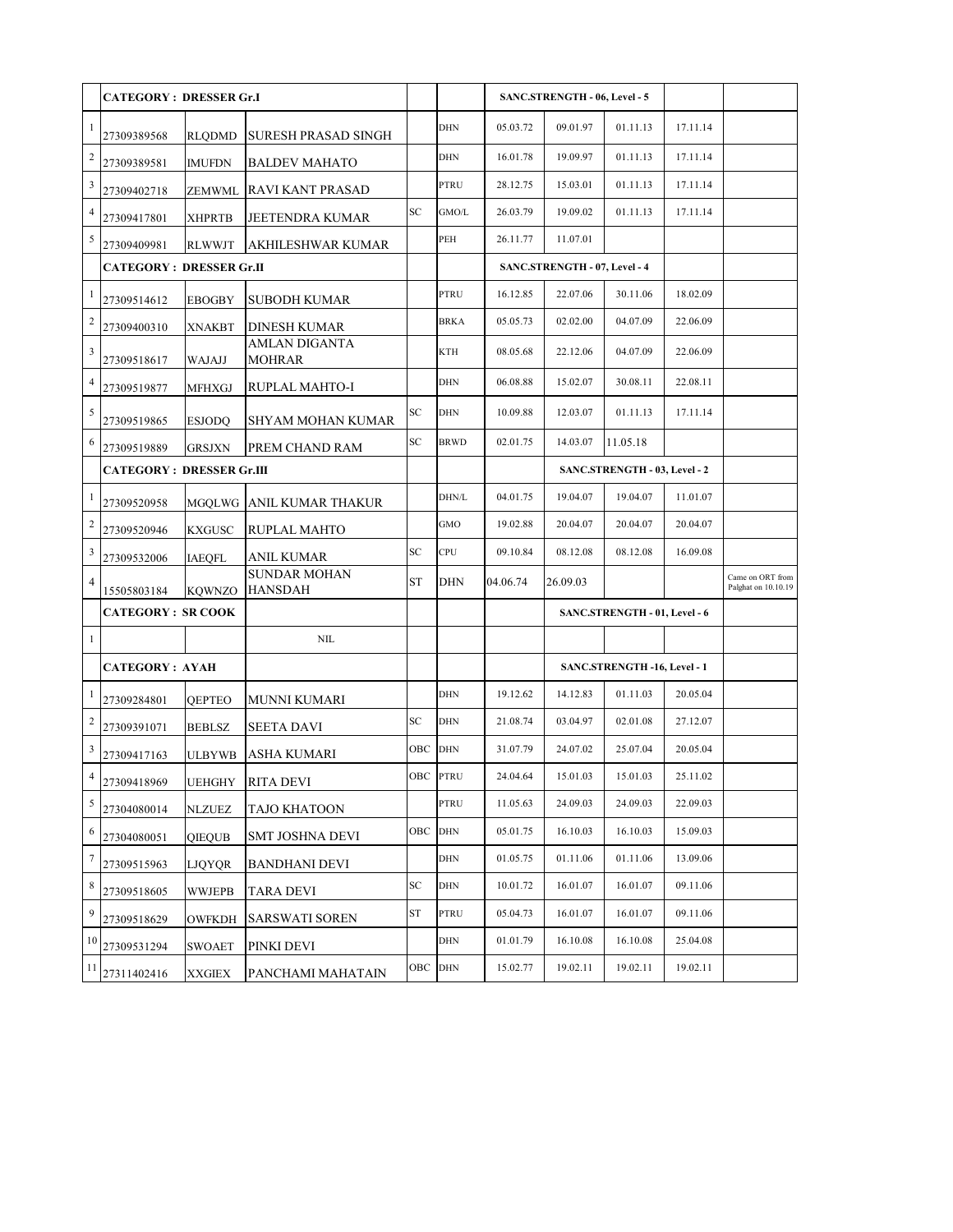| 12                      | 27329801649                          | <b>HPKKRP</b> | <b>SUMAN DEVI</b>                     |                  | <b>DHN</b>  | 02.03.82 | 26.07.16 | 26.07.16                     | 19.07.16 |                                     |
|-------------------------|--------------------------------------|---------------|---------------------------------------|------------------|-------------|----------|----------|------------------------------|----------|-------------------------------------|
| 13                      | 27329801770                          | <b>IYQRPC</b> | SAVITRI DEVI                          | <b>SC</b>        | <b>DHN</b>  | 02.01.70 | 05.08.16 | 05.08.16                     | 17.08.16 |                                     |
| 14                      | 27329801773                          | BIZJSN        | RENU DEVI                             |                  | <b>DHN</b>  | 25.08.83 | 17.08.16 | 17.08.16                     | 16.08.16 |                                     |
| 15                      | 27329801772                          | <b>UERKAQ</b> | YASHODA DEVI                          |                  | <b>DHN</b>  | 15.05.84 | 17.08.16 | 17.08.16                     | 17.08.16 |                                     |
| 16                      | 50709761032                          | <b>OAHTTU</b> | <b>SAROJ MISHRA</b>                   |                  | <b>DHN</b>  | 10.05.75 | 25.09.03 |                              |          | Came on ORT from<br>GRC on 08.11.19 |
|                         | <b>CATEGORY: MASALCHI</b>            |               |                                       |                  |             |          |          | SANC.STRENGTH -02, Level - 1 |          |                                     |
| 1                       | 27309417813                          | <b>FNJGRR</b> | SMT DROPATI                           | OBC              | <b>DHN</b>  | 20.01.63 | 01.10.02 | 28.12.07                     | 04.12.07 |                                     |
| $\overline{\mathbf{c}}$ | 27309518599                          | XZRDOZ        | <b>SABINA LAKRA</b>                   | <b>ST</b>        | DHN         | 11.11.70 | 22.01.07 | 22.01.07                     | 09.11.06 |                                     |
|                         | <b>CATEGORY: X'RAY ATTENDANT</b>     |               |                                       |                  |             |          |          | SANC.STRENGTH -02, Level - 1 |          |                                     |
| 1                       | 27309317673                          | <b>OBYHKS</b> | <b>JOGESHWAR MAHATO</b>               |                  | DHN         | 04.12.65 | 25.04.85 | 15.02.05                     | 15.01.05 |                                     |
|                         |                                      |               | <b>CATEGORY: LABORATORY ATTENDANT</b> |                  |             |          |          | SANC.STRENGTH -02, Level - 1 |          |                                     |
| 1                       | 15529800245                          | <b>ABTZWN</b> | PRAMOD KUMAR YADAV                    |                  | <b>DHN</b>  | 03.05.90 | 21.01.16 |                              |          |                                     |
|                         | <b>CATEGORY: STORE KHALASI</b>       |               |                                       |                  |             |          |          | SANC.STRENGTH -01, Level - 1 |          |                                     |
|                         | Level - 1                            |               |                                       |                  |             |          |          |                              |          |                                     |
|                         |                                      |               | <b>MAHENDRA CHAUDHRY</b>              | SC               | <b>DHN</b>  | 05.02.69 | 31.03.94 | 24.05.97                     | 23.05.97 |                                     |
|                         | 27309378510<br><b>CATEGORY: PEON</b> | YBXDPX        |                                       |                  |             |          |          | SANC.STRENGTH -03, Level - 1 |          |                                     |
| 1                       |                                      |               |                                       |                  | DHN/L       | 01.01.66 | 29.10.87 | 24.05.91                     | 19.05.93 |                                     |
|                         | 27309349212                          | LDZDEA        | SHANKAR PRASAD SINGH                  |                  | <b>DHN</b>  | 13.02.63 | 30.08.03 | 31.12.07                     | 10.12.07 |                                     |
| $\overline{\mathbf{c}}$ | 27309421579                          | <b>JMWGOE</b> | BIBHA DEVI                            |                  |             |          |          |                              |          |                                     |
| 3                       | 27309501472                          | <b>HLPFJO</b> | LAKIMUDDIN ANSARI                     |                  | DHN         | 15.02.81 | 19.10.04 | 19.10.06                     | 18.10.04 |                                     |
|                         | <b>CATEGORY: HOSPITAL ATTENDANT</b>  |               |                                       |                  |             |          |          | SANC.STRENGTH -60, Level - 1 |          |                                     |
| 1                       | 27309282774                          | <b>CGZBNU</b> | <b>MD MUKIM</b>                       |                  | <b>DHN</b>  | 25.01.62 | 20.10.82 | 01.11.03                     | 20.05.04 |                                     |
| $\sqrt{2}$              | 27309299828                          | ZYXTPM        | LALAN RAI                             |                  | DHN         | 10.03.62 | 12.02.85 | 01.11.03                     | 20.05.04 |                                     |
| 3                       | 27309345723                          | <b>AOXTIS</b> | <b>SAGARMAY</b><br>CHAKRABORTY        |                  | PEH         | 12.02.69 | 01.01.88 | 01.11.03                     | 20.05.04 |                                     |
| 4                       | 27309360062                          | <b>KIAPBO</b> | <b>CHANDRASIS SEN</b>                 |                  | <b>DHN</b>  | 01.06.62 | 13.09.90 | 27.03.08                     | 18.03.08 |                                     |
| 5                       | 27309389520                          | <b>IPCCNG</b> | <b>FULCHAND</b>                       |                  | <b>PTRU</b> | 12.06.69 | 15.07.95 | 28.03.08                     | 18.03.08 |                                     |
| 6                       | 27309389600                          | <b>MILOCN</b> | <b>SMT KIRAN VERMA</b>                |                  | DHN         | 11.06.68 | 09.01.97 | 01.11.03                     | 20.05.04 |                                     |
| 7                       | 27309389532                          | TBZWPY        | BASANT UPADHYAY                       |                  | DHN         | 11.01.71 | 09.01.97 | 01.11.03                     | 20.05.04 |                                     |
| 8                       | 27309389593                          | KPDBXL        | RAJ KUMAR PRASAD                      |                  | PTRU/D      | 08.02.70 | 23.02.97 | 01.11.03                     | 20.05.04 |                                     |
| 9                       | 27309389544                          | OOABKK        | DAYANAND MISTRY                       |                  | DHN         | 17.12.74 | 20.01.97 | 01.11.03                     | 20.05.04 |                                     |
| 10                      | 27349406061                          | MZGRDP        | SMT RUKMINI DEVI                      |                  | DHN         | 25.07.67 | 21.10.89 | 18.08.05                     | 26.07.05 |                                     |
| 11                      | 27309403700                          | ZTROZF        | TUKAN SINGH                           |                  | BRKA        | 05.02.75 | 01.07.98 | 18.08.05                     | 26.07.05 |                                     |
| 12                      | 27309299798                          | <b>HUTAEC</b> | BIJAY KUMAR RAM                       |                  | <b>BRWD</b> | 15.01.62 | 25.01.82 | 01.11.03                     | 11.06.04 |                                     |
| 13                      |                                      |               |                                       | OBC              | CPU         | 17.07.86 | 13.01.04 | 27.03.08                     | 17.03.08 |                                     |
| 14                      | 27304080099<br>27309504229           | YQUYCS        | NAVIN KUMAR SHARMA                    | $_{\mathrm{SC}}$ | DHN         | 10.12.67 | 23.08.05 | 27.03.08                     | 17.03.08 |                                     |
|                         |                                      | AEXJRL        | <b>SMT SARTHI DEVI</b>                |                  |             |          |          |                              |          |                                     |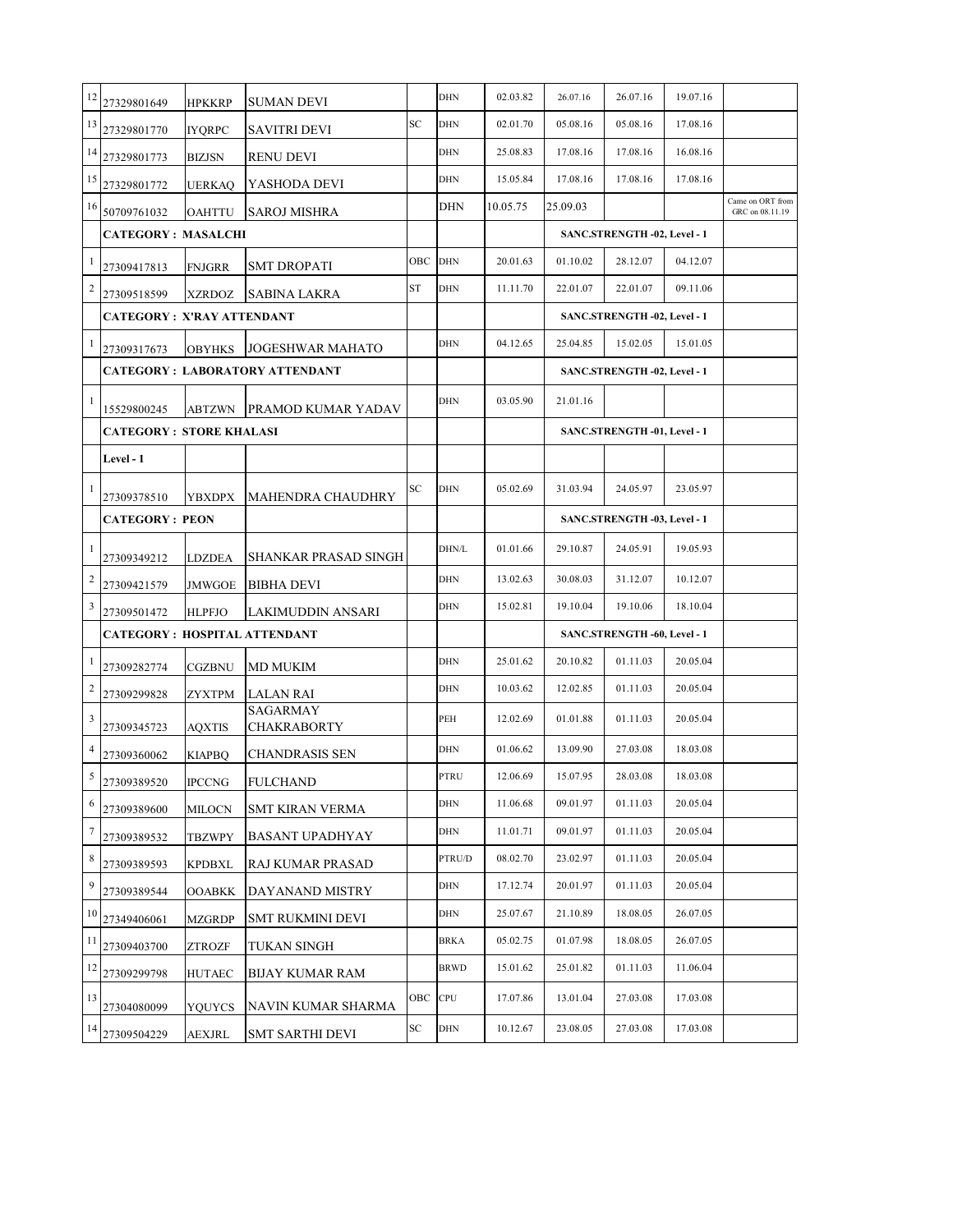| 15 | 27309504357 | PJOCYC        | SMT KUNTI DEVI                    | OBC | <b>DHN</b>  | 25.08.67 | 05.10.05 | 27.03.08 | 17.03.08 |                                          |
|----|-------------|---------------|-----------------------------------|-----|-------------|----------|----------|----------|----------|------------------------------------------|
| 16 | 27309504473 | XMOSGS        | SMT LATA SINHA                    |     | <b>DHN</b>  | 01.01.66 | 21.10.05 | 27.03.08 | 17.03.08 |                                          |
| 17 | 27309504497 | <b>LIJYPE</b> | <b>SMT N UMA</b><br>MAHESHWARI    |     | <b>DHN</b>  | 31.08.72 | 21.10.05 | 27.03.08 | 17.03.08 |                                          |
| 18 | 27309504503 | <b>IWXXAU</b> | PARU DEVI                         |     | PEH         | 14.11.70 | 25.10.05 | 01.04.08 | 03.03.08 |                                          |
| 19 | 27309389635 | <b>HTAGIN</b> | <b>MADODARI DEVI</b>              |     | <b>DHN</b>  | 01.01.63 | 22.01.97 | 22.01.97 | 03.01.97 |                                          |
| 20 | 27309504709 | <b>DNFAYC</b> | SMT BACHIA DEVI                   |     | DHN         | 27.06.65 | 25.11.05 | 30.11.05 | 16.09.05 |                                          |
| 21 | 27309504692 | <b>HIIRCJ</b> | MITHILA DEVI                      | OBC | <b>GMO</b>  | 25.05.72 | 03.12.05 | 03.12.05 | 03.11.05 |                                          |
| 22 | 27309514594 | <b>IJKYLO</b> | <b>SHILA DEVI</b>                 |     | DHN         | 17.09.73 | 31.08.06 | 31.08.06 | 12.05.06 |                                          |
| 23 | 27309516414 | ZTYSWZ        | PUTUL DEVI                        |     | DHN         | 11.02.66 | 29.11.06 | 29.11.06 | 09.11.06 |                                          |
| 24 | 27309516402 | KKKJOY        | NARAYAN KUMAR<br>CHANDRA          |     | DHN         | 04.03.80 | 29.11.06 | 29.11.06 | 30.08.06 |                                          |
| 25 | 27309523560 | PJEOUZ        | <b>SHYAMAL KR DEY</b>             |     | BLI         | 26.02.76 | 07.07.07 | 07.07.07 | 06.06.07 |                                          |
| 26 | 27309523558 | <b>ADTOLU</b> | TEK LAL YADAV                     |     | GHD         | 05.11.80 | 12.07.07 | 12.07.07 | 06.06.07 |                                          |
| 27 | 27309527229 | <b>IMGUAA</b> | <b>MALATI MURMU</b>               | ST  | DHN         | 17.08.78 | 28.05.08 | 28.05.08 | 21.04.08 |                                          |
| 28 | 27309006059 | TIFZKM        | NARESH CHAUDHARY                  | OBC | DHN/L       | 05.02.87 | 19.10.09 | 19.10.09 | 13.10.09 |                                          |
| 29 | 27304123268 | <b>ONQBCK</b> | HARADHAN MIRDHA                   | SC  | <b>BRKA</b> | 15.01.74 | 20.10.09 | 03.02.10 | 16.10.09 |                                          |
| 30 | 27304130716 | <b>WNBKBK</b> | NIWAS SHARMA                      |     | DHN         | 02.10.78 | 24.05.11 | 24.05.11 | 16.05.11 |                                          |
| 31 | 27304130728 | <b>FONROQ</b> | <b>SANJAY</b>                     | SC  | <b>DHN</b>  | 14.03.86 | 27.05.11 | 27.05.11 | 26.05.11 |                                          |
| 32 | 27309420356 | FZDPNQ        | YUGAL PANDIT                      | OBC | DHN         | 16.01.74 | 25.06.03 | 14.08.13 | 14.08.13 |                                          |
| 33 | 27313423587 | <b>HCEPBS</b> | NAGMA KHATOON                     |     | DHN         | 03.12.88 | 11.09.13 | 11.09.13 | 04.06.13 |                                          |
| 34 | 27329801771 | <b>SUPUWJ</b> | SUNITA JHA                        |     | <b>DHN</b>  | 26.03.90 | 09.08.16 | 09.08.16 | 09.08.16 |                                          |
| 35 | 27309387365 | <b>RPHTBY</b> | SRI MOHAN YADAV                   |     | GMO         | 05.02.74 | 15.06.96 | 15.06.96 |          |                                          |
| 36 | 27309341640 | ALBMTW        | <b>MAHROO THAKUR</b>              |     | GMO         | 10.06.65 | 06.01.88 | 06.01.88 |          |                                          |
| 37 | 27313418348 | JGJFYU        | AMRIT SHAW                        |     | <b>BRWD</b> | 12.06.87 | 17.06.13 | 17.06.13 |          |                                          |
| 38 | 27329804517 | DYEOJL        | RAMAKANT TIWARI                   |     | DHN         | 12.06.92 | 20.09.18 | 20.09.18 |          |                                          |
| 39 | 27329804588 | <b>BESXXH</b> | MD.CHAND KAIFI                    |     | <b>DHN</b>  | 06.08.89 | 2.01.19  | 2.01.19  |          |                                          |
| 40 | 27329804675 | <b>CPRAYS</b> | <b>SATENDRA KUMAR</b>             |     | OBC PTRU    | 01.03.96 | 05.04.19 | 05.04.19 |          |                                          |
| 41 | 27116005280 | WUXWLI        | <b>RAM KUMAR</b><br>CHANDRAVANSHI |     | DHN         | 12.12.86 | 15.05.12 | 15.05.12 |          | Came ORT from<br>HJP                     |
|    | 42 TR150087 |               | RAHUL KUMAR PASWAN                | SC  | DHN         | 11.07.91 | 29.09.15 | 29.09.15 |          | Came from TADK                           |
| 43 | 27329807264 | USIPZD        | <b>GUNJAN BHARTI</b>              |     | DHN         | 05.06.86 | 19.11.19 | 19.11.19 |          |                                          |
| 44 | 27304164817 | <b>BOKUZP</b> | SANTOSH KUMAR RAM                 |     | PTRU        | 28.03.81 | 03.10.12 | 03.10.12 |          |                                          |
| 45 | 332NP213395 | <b>UBNRFY</b> | RAJEEV KUMAR                      |     | GJD         | 05.03.87 | 04.07.14 | 04.07.14 |          |                                          |
| 46 | 27309291210 | FRUSLW        | SUKUMAR OJHA                      |     | DHN         | 04.01.65 | 03.10.85 | 03.10.85 |          |                                          |
| 47 | 24129801666 | AZWFHN        | <b>ABHISHEK KUMAR</b>             |     | KQR         | 05.02.97 | 13.11.19 | 13.11.19 |          |                                          |
| 48 | 27329808812 | MTGEXA        | <b>RESHMA DEVI</b>                |     | DHN         | 17.07.92 | 31.12.20 | 31.12.20 |          |                                          |
|    | 49 15412416 |               | Md AJMAL HUSAIN                   |     | GMO         | 18.08.90 | 23.12.15 | 23.12.15 |          | Redeployment from<br>Chowidar<br>TRD/GMO |
| 50 | 27329808948 | YMWRFJ        | <b>SUMA DEVI</b>                  |     | <b>HZD</b>  | 01.01.89 | 26.02.21 | 26.02.21 |          |                                          |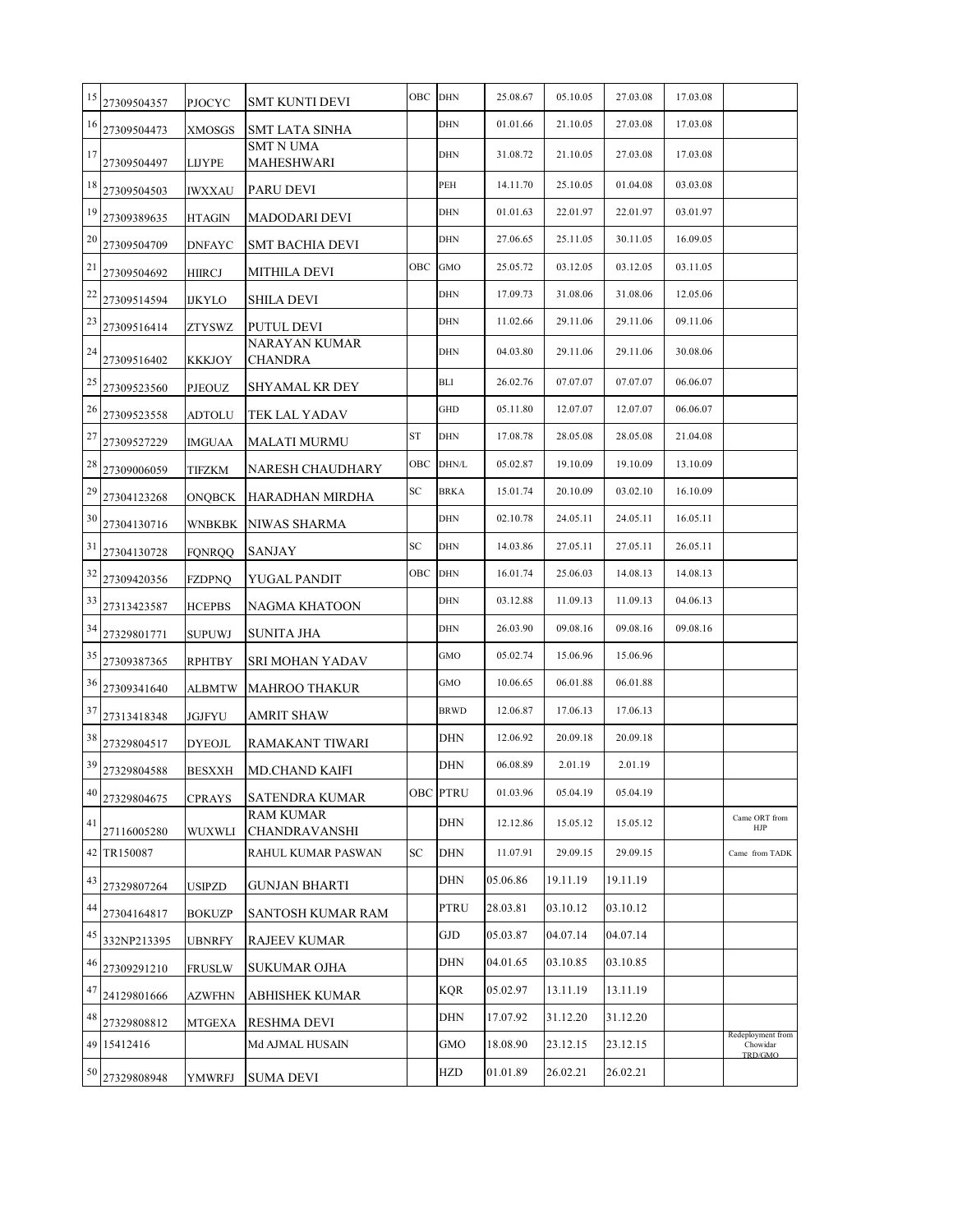|                | CATEGORY : HOSPITAL SAFAIWALA |               |                           |            |                     |          |          | SANC.STRENGTH -42, Level - 1 |          |  |
|----------------|-------------------------------|---------------|---------------------------|------------|---------------------|----------|----------|------------------------------|----------|--|
| 1              | 27309283195                   | <b>FRAYIX</b> | RAMESH BALMIKI            | SC         | <b>DHN</b>          | 11.01.62 | 08.03.81 | 01.11.03                     | 20.05.04 |  |
| $\overline{c}$ | 27309328520                   | <b>UYWKKN</b> | <b>HARI KISHUN</b>        |            | <b>DHN</b>          | 22.06.65 | 09.05.85 | 05.07.04                     | 20.05.04 |  |
| 3              | 27309328531                   | RRYPBD        | <b>BAIJU</b>              |            | DHN                 | 15.08.65 | 27.05.85 | 05.07.04                     | 20.05.04 |  |
| $\overline{4}$ | 27309328543                   | PCYENG        | DARA HARI                 |            | DHN                 | 10.02.65 | 02.06.85 | 05.07.04                     | 10.06.04 |  |
| 5              | 27309333216                   |               | MGCMXD RAJU HARI          |            | DHN                 | 12.06.64 | 08.07.85 | 19.01.08                     | 29.01.08 |  |
| 6              | 27309366568                   | <b>JYAOCW</b> | <b>SURESH KUMAR</b>       |            | PTRU                | 12.12.68 | 09.11.90 | 01.02.08                     | 19.01.08 |  |
| 7              | 27309360074                   | <b>IUUTLU</b> | <b>DEONANDAN</b>          |            | <b>BRWD</b>         | 16.04.66 | 24.10.89 | 10.03.02                     | 31.01.02 |  |
| 8              | 27309355881                   | <b>HAGMNU</b> | RABINI                    |            | DHN                 | 15.06.63 | 18.05.89 | 07.01.08                     | 27.12.07 |  |
| 9              | 27309391083                   | ZJFDUO        | ALLAUDDIN ANSARI          |            | <b>DHN</b>          | 01.07.76 | 08.07.97 | 01.07.04                     | 20.05.04 |  |
| 10             | 27309390741                   | <b>WRQFWJ</b> | <b>BABULALL BANSFORE</b>  | SC         | <b>DHN</b>          | 23.03.70 | 11.09.97 | 05.07.04                     | 20.05.04 |  |
| 11             | 27309390789                   | OLZYNE        | RAFIQUE ANSARI            |            | SGRL                | 20.06.66 | 30.08.97 | 17.01.08                     | 27.12.07 |  |
| 12             | 27309404089                   | <b>NNSDJM</b> | SAVITA DEVI               |            | GHD                 | 18.06.76 | 10.06.00 | 17.01.08                     | 27.12.07 |  |
| 13             | 27309389623                   | LNJRYY        | ASHOK RAM                 | SC         | <b>GMO</b>          | 07.08.77 | 04.07.97 | 04.07.97                     | 07.02.97 |  |
| 14             | 27309355133                   | AGYTHE        | <b>RAM PUKAR BANSFORE</b> | SC         | DHN                 | 01.02.71 | 16.09.89 | 10.12.96                     | 09.12.96 |  |
| 15             | 27309404958                   | <b>IZLRTL</b> | PARWATI DEVI              |            | BRWD                | 10.06.64 | 15.09.00 | 30.03.00                     | 28.01.00 |  |
| 16             | 27309404077                   | <b>GALHOL</b> | CHHATAN SAHU              |            | DHN                 | 15.07.62 | 01.06.00 | 01.06.00                     | 25.02.00 |  |
| 17             | 27309413479                   | <b>JBPLFE</b> | RABINDRA MAHATO           |            | DHN                 | 24.04.79 | 15.5.02  | 17.05.02                     | 07.05.02 |  |
| 18             | 27309413509                   | <b>WJSCSR</b> | RAJENDRA KUMAR            |            | DHN                 | 06.06.79 | 17.05.02 | 17.05.02                     | 07.05.02 |  |
| 19             | 27309417590                   | <b>OBHIHF</b> | SMT SONIA DEVI            |            | DHN                 | 15.06.73 | 06.09.02 | 06.09.02                     | 05.09.02 |  |
| 20             | 27304080063                   | ABDHWG        | <b>SMT HALIMA KHATOON</b> |            | DHN                 | 06.04.74 | 18.10.03 | 18.10.03                     | 15.09.03 |  |
| 21             | 27309349224                   | PQNBBQ        | GANESH                    |            | PEH                 | 22.09.62 | 27.05.88 | 01.11.03                     | 19.10.03 |  |
| 22             | 27309505374                   | <b>EBNFXZ</b> | MADAN                     | SC         | <b>DHN</b>          | 16.10.79 | 31.01.06 | 31.01.06                     | 19.11.05 |  |
| 23             | 27309510205                   | EESDWQ        | <b>MAHESH HARI</b>        | SC         | <b>DHN</b>          | 29.01.86 | 28.02.06 | 28.02.06                     | 19.01.06 |  |
| 24             | 27309505453                   | MCKRMI        | <b>PRADIP BALMIKI</b>     | SC         | <b>GMO</b>          | 05.01.78 | 01.03.06 | 01.03.06                     | 19.01.06 |  |
| 25             | 27309519348                   | <b>KWBIKG</b> | <b>TULSI DEVI</b>         |            | PTRU                | 01.05.68 | 26.02.07 | 26.02.07                     | 15.01.07 |  |
| 26             | 27309524241                   | <b>RGRRLA</b> | <b>MATIMA KHATOON</b>     |            | DHN                 | 30.12.68 | 31.08.07 | 31.08.07                     | 24.07.07 |  |
| 27             | 27310402688                   | NJQIHT        | <b>MAMTA DEVI</b>         | ${\rm SC}$ | <b>HZD</b>          | 20.02.78 | 29.07.10 | 29.07.10                     | 25.03.10 |  |
| 28             | 27309377372                   | <b>KNHMHC</b> | <b>UMESH</b>              |            | <b>DSL/PTR</b><br>U | 13.06.73 | 10.12.91 | 09.01.16                     | 09.01.16 |  |
| 29             | 27309390716                   | <b>GPTITW</b> | <b>BABULALL RABIDAS</b>   | ${\rm SC}$ | <b>BRKA</b>         | 24.06.72 | 07.08.97 | 07.08.97                     |          |  |
| 30             | 53120151077                   | <b>WDESQF</b> | RAMEEZ RAJA ANSARI        |            | <b>DHN</b>          | 17.11.93 | 24.11.15 | 24.11.15                     |          |  |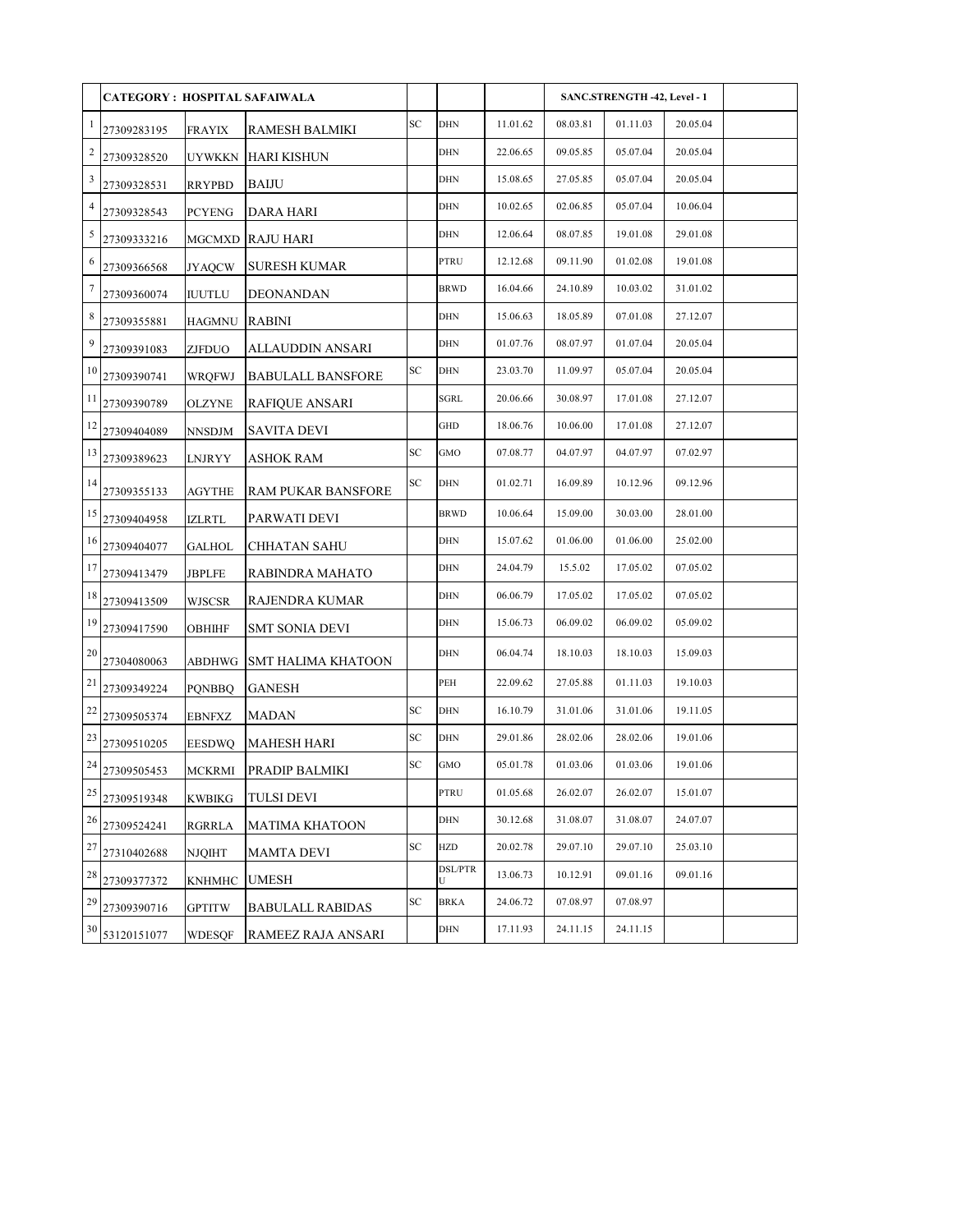|                  |                            |                | <b>MEDICAL (SANITARY)</b>     |           |                |                  |                   |                    |                                                 |                               |
|------------------|----------------------------|----------------|-------------------------------|-----------|----------------|------------------|-------------------|--------------------|-------------------------------------------------|-------------------------------|
|                  | <b>CATEGORY: SAFAIWALA</b> |                |                               |           |                |                  |                   | SANC.STRENGTH -142 |                                                 |                               |
|                  |                            |                |                               |           |                |                  |                   | Level-01           |                                                 |                               |
| Sl.              | PFA/C No.                  | <b>HRMS ID</b> | Name (S/Sri/Smt./Miss)        | Com       | <b>Station</b> | Date of<br>birth | Date of<br>apptt. | <b>Date of</b>     | <b>Date of</b><br>officiating in panel / select | <b>Remarks</b>                |
| $\mathbf{1}$     | 27309306493 SRTWUX         |                | ASHU                          | SC        | DHN            | 25.08.64         | 02.10.82          | 01.11.03           | 01.11.03                                        |                               |
| $\boldsymbol{2}$ | 27309333319 LZUFRQ         |                | <b>CHHATOO</b>                | SC        | <b>BRKA</b>    | 15.02.63         | 29.01.84          | 01.11.03           | 01.11.03                                        |                               |
| 3                | 27309299920 IZOCPO         |                | <b>MOTIA</b>                  | SC        | GMO            | 12.07.62         | 20.01.85          | 01.11.03           | 01.11.03                                        |                               |
| 4                | 27309313989 EMOJIB         |                | OM PRAKASH                    |           | <b>BRWD</b>    | 10.03.62         | 14.12.83          | 18.02.05           | 16.02.05                                        |                               |
| 5                | 27309343430 LNIWXG         |                | RATAN BALMIKI                 | SC        | DHN            | 02.12.62         | 28.06.86          | 20.02.05           | 26.04.05                                        |                               |
| 6                | 27309333290 XQOEXU         |                | RAM NATH                      |           | DHN            | 07.12.65         | 24.04.84          | 12.08.05           | 26.04.05                                        |                               |
| 7                | 27309300168 OJJSHP         |                | <b>BADRUDDIN</b>              |           | DHN            | 10.05.65         | 26.05.84          | 13.08.05           | 26.04.05                                        |                               |
| 8                | 27309333241 PQGCXH         |                | CHINTA-I                      | SC        | DHN            | 25.07.62         | 01.04.87          | 10.08.05           | 26.04.05                                        | Work at Hospital<br><b>SW</b> |
| 9                | 27309333332 NSWCIS         |                | <b>BINOD</b>                  | SC        | <b>BRKA</b>    | 03.07.64         | 03.07.87          | 11.08.05           | 26.04.05                                        |                               |
| 10               | 27309343740 ZARPLQ         |                | BASANTA                       | SC        | <b>DHN</b>     | 12.08.66         | 01.09.88          | 10.08.05           | 26.04.05                                        |                               |
| 11               | 27309351267 AYPKUH         |                | RAJESH KUMAR                  | SC        | CPU            | 15.02.70         | 26.04.89          | 19.08.05           | 26.04.05                                        |                               |
| 12               | 27309351322 OSFUGQ         |                | JHUMRI                        | SC        | DHN            | 03.12.62         | 01.06.89          | 10.08.05           | 26.04.05                                        |                               |
| 13               | 27309351383 SWESRN         |                | KISHRI LAL HARI               | SC        | DHN            | 15.02.63         | 01.06.89          | 10.08.05           | 26.04.05                                        |                               |
| 14               | 27309345632 ULNXEQ         |                | GANESH                        |           | GMO            | 20.05.65         | 02.08.87          | 1.08.05            | 26.04.05                                        |                               |
| 15               | 27309345644 AEMZNF         |                | MAHENDRA                      | SC        | GMO            | 05.05.65         | 01.09.87          | 11.08.05           | 26.04.05                                        |                               |
| 16               | 27309351255 NFFINE         |                | LALITA KUMARI                 | SC        | <b>BRWD</b>    | 12.03.65         | 11.12.87          | 24.05.89           | 18.06.84                                        |                               |
| 17               | 27309351334 BJKRJP         |                | SMT RUKMANI DEVI              | SC        | DHN            | 10.05.64         | 01.06.89          | 31.07.08           | 11.07.08                                        |                               |
| 18               | 27309351395 YDEBJO         |                | LAKSHMAN HARI                 | SC        | DHN            | 15.08.64         | 01.06.89          | 02.08.08           | 11.07.08                                        |                               |
| 19               | 27309351346 LPOIZM         |                | <b>ASHOK</b>                  | SC.       | DHN            | 15.02.67         | 01.06.89          | 01.08.08           | 11.07.08                                        |                               |
| 20               | 27309351425 QNRTXX         |                | <b>PURAN</b>                  | <b>SC</b> | DHN            | 21.03.68         | 01.06.89          | 31.07.08           | 11.07.08                                        |                               |
| 21               | 27309351401 EYCQFU         |                | <b>MISHRILAL</b>              | SC.       | DHN            | 16.06.68         | 01.06.89          | 31.07.08           | 11.07.08                                        |                               |
| $\sqrt{22}$      | 27309351413 JKKTCM         |                | MAHESH                        | SC        | DHN            | 18.10.68         | 01.06.89          | 01.08.08           | 11.07.08                                        |                               |
| 23               | 27309351371 WDINTT         |                | JETHO                         | SC        | DHN            | 01.01.69         | 01.06.89          | 31.07.08           | 11.07.08                                        |                               |
| 24               | 27309355200 FEDOKT         |                | GOUTAM                        | SC        | <b>BRKA</b>    | 05.01.65         | 25.09.89          | 03.08.08           | 11.07.08                                        |                               |
| 25               | 27309355212 HYLALZ         |                | SURESH RAM                    | SC        | <b>BRWD</b>    | 15.11.64         | 10.11.89          | 02.08.08           | 11.07.08                                        |                               |
| 26               | 27309355947 FCHIGY         |                | <b>HEMANT HARI</b>            | SC        | DHN            | 15.05.68         | 03.01.90          | 31.07.08           | 11.07.08                                        |                               |
| $\sqrt{27}$      | 27309358973 CLGWLM         |                | GANESH RAJVANSI               | SC        | <b>BRWD</b>    | 10.05.70         | 18.01.90          | 02.08.08           | 11.07.08                                        |                               |
| 28               | 27309358985 EIJFHK         |                | MAHESH RAM                    | SC        | <b>BRWD</b>    | 05.08.67         | 19.01.90          | 19.10.08           | 11.07.08                                        |                               |
| 29               | 27309355911 JCLFJH         |                | KARO                          | SC        | DHN            | 02.05.69         | 20.01.90          | 02.08.08           | 11.07.08                                        |                               |
| 30               | 27309364055 SSJPFO         |                | <b>SMT BICHHIA</b>            |           | GMO            | 26.08.63         | 13.04.91          | 01.08.08           | 11.07.08                                        |                               |
| 31               |                            |                | 27309364067 QQOWLQ DHARMENDRA |           | GMO            | 12.03.72         | 05.11.91          | 01.08.08           | 11.07.08                                        |                               |
| 32               | 27309376823 HTUERX         |                | <b>SURENDRA HARI</b>          | SC        | GMO            | 24.08.67         | 01.06.92          | 01.08.08           | 11.07.08                                        |                               |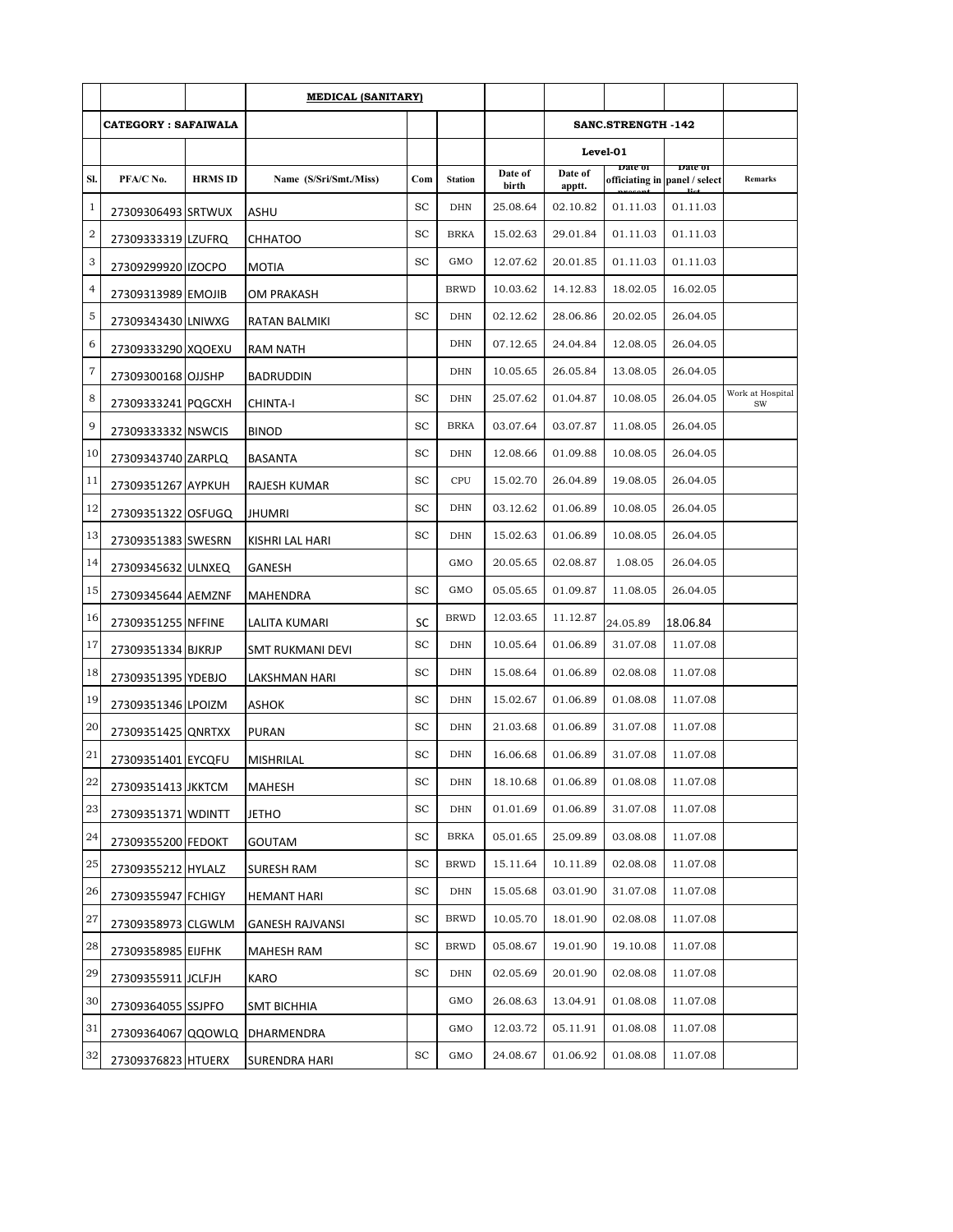| 33 | 27309377335 DBFOIE            | <b>BABY KUMARI</b>                 | SC | DHN         | 15.04.72 | 27.06.92 | 02.08.08 | 11.07.08 |                                   |
|----|-------------------------------|------------------------------------|----|-------------|----------|----------|----------|----------|-----------------------------------|
| 34 | 27309376768 NFQAES            | MADHURI RANI MONDAL                | SC | DHN         | 10.07.64 | 08.09.92 | 31.07.08 | 11.07.08 |                                   |
| 35 | 27309376800 QNXZEN            | MITHOO HARI                        | SC | DHN         | 02.01.69 | 10.09.92 | 01.08.08 | 11.07.08 |                                   |
| 36 | 27309372933 FZWSHW            | MEENA KUMARI                       |    | PEH         | 01.03.64 | 22.09.92 | 08.08.08 | 11.07.08 |                                   |
| 37 | 27309372910 QIYAKE            | MINA DEVI                          | SC | DHN         | 07.03.69 | 22.09.92 | 31.07.08 | 11.07.08 |                                   |
| 38 | 27309372829 CSAZPD            | URMILA DEVI                        |    | DHN         | 28.02.66 | 23.09.92 | 01.08.08 | 11.07.08 |                                   |
| 39 | 27309372830 MLWKPM            | <b>SITA DEVI</b>                   | SC | DHN         | 16.02.67 | 23.09.92 | 31.07.08 | 11.07.08 |                                   |
| 40 | 27309376811 DKQPZC            | <b>SURESH</b>                      | SC | GMO         | 01.01.73 | 05.05.93 | 01.08.08 | 11.07.08 |                                   |
| 41 | 27309384790 UQAFFY            | SHANTI DEVI                        | SC | DHN         | 11.07.62 | 28.09.96 | 01.08.03 | 01.08.03 |                                   |
| 42 | 27309384807 FRWKCM            | <b>GANESH BASFORE</b>              | SC | DHN         | 01.02.71 | 28.09.96 | 31.10.03 | 01.08.03 |                                   |
| 43 | 27309390704 JQUDHZ            | SMT KHEMIYA DEVI                   |    | GMO         | 20.01.64 | 10.07.97 | 31.10.03 | 01.08.03 |                                   |
| 44 | 27309390698 PZYHGB            | <b>JANKI SHAW</b>                  |    | GMO         | 15.10.70 | 10.07.97 | 30.10.03 | 01.08.03 |                                   |
| 45 | 27309351292 XQOYZC            | CHINTA                             | SC | DHN         | 12.10.62 | 27.06.89 | 11.08.05 | 24.04.05 |                                   |
| 46 | 27309355170 BMNHEX            | <b>ARJUN RAM</b>                   | SC | KTH         | 16.06.66 | 24.12.89 | 09.08.05 | 24.04.05 |                                   |
| 47 | 27309358948 HQHDCU            | SMT JHANO DEVI                     | SC | PTRU        | 10.02.62 | 12.06.90 | 26.10.05 | 24.04.05 |                                   |
| 48 | 27309364092 MBAZGR            | SMT JIRA DEVI                      | SC | PEH         | 01.02.70 | 14.05.91 | 25.08.05 | 24.04.05 |                                   |
| 49 | 27309372891 MYJMHN            | SHAKUNTALA DEVI                    | SC | DHN         | 05.02.67 | 16.09.92 | 11.08.05 | 26.04.05 |                                   |
| 50 | 27309376770 OSASWZ            | SMT ALO DEVI                       | SC | GMO         | 15.05.62 | 08.04.93 | 11.08.05 | 26.04.05 |                                   |
| 51 | 27309384789 TEFDZD            | SMT LAKSHMI                        |    | GMO         | 20.02.66 | 12.05.95 | 11.08.05 | 26.04.05 |                                   |
| 52 | 27309390674 ZSMILS            | INDRA DEVI                         |    | DHN         | 12.01.65 | 19.07.97 | 10.08.05 | 26.04.05 |                                   |
| 53 | 27309390613 YKDQHP            | DHIREN KUMAR ROY                   |    | CPU         | 03.08.76 | 29.07.97 | 25.08.05 | 26.04.05 | Work at Hospital<br><b>SW</b>     |
| 54 | 27309390625 COOWWU BINOD HARI |                                    | SC | DHN         | 01.03.68 | 21.08.97 | 10.08.05 | 26.04.05 |                                   |
| 55 | 27309390650 JBNQLN            | KUMARI UTTAR                       | SC | PEH         | 12.09.66 | 24.08.97 | 10.08.05 | 26.04.05 |                                   |
| 56 | 27309390716 GPTITW            | <b>BABULALL RABIDAS</b>            | SC | KQR         | 24.06.72 | 07.08.97 | 17.08.05 | 26.04.05 | Work at Hospital<br>$\mathrm{SW}$ |
| 57 | 27309390730 YNBZQR            | <b>MAHAVIR</b>                     |    | <b>BRKA</b> | 09.07.62 | 20.08.97 | 17.08.05 | 26.04.05 |                                   |
| 58 | 27309390753 GDXQYT            | <b>GOLAK RAJWAR</b>                | SC | PTRU        | 04.03.65 | 04.09.97 | 10.08.05 | 26.04.05 |                                   |
| 59 | 27309390765 FMFYDH            | KRISHNA KUMAR                      | SC | PTRU        | 03.07.78 | 09.09.97 | 10.08.05 | 26.04.05 |                                   |
| 60 | 27309390947 SFJNMN            | <b>MAYA KUMARI</b>                 | SC | PEH         | 30.06.78 | 25.09.97 | 25.08.05 | 26.04.05 |                                   |
| 61 | 27309390972 NXKANB            | BIMAL NATH UPADHYA                 |    | CPU         | 15.08.72 | 21.11.97 | 10.08.05 | 26.04.05 |                                   |
| 62 | 27309391010 RAJPBY            | KUMKUM DEVI                        |    | GMO         | 15.04.65 | 02.12.97 | 11.08.05 | 26.04.05 |                                   |
| 63 | 27309390959 CGHYMS            | PAWAN RAM                          | SC | GJD         | 15.05.75 | 11.12.97 | 11.08.05 | 26.04.05 |                                   |
| 64 | 27309391460 FHNIOG            | RAM KISHUN                         |    | DHN         | 18.01.72 | 02.01.98 | 10.08.05 | 26.04.05 |                                   |
| 65 | 27309393468 LWMFHO            | SMT ANUYA DEVI                     |    | PTRU        | 01.01.67 | 25.05.98 | 06.08.05 | 26.04.05 |                                   |
| 66 | 27309393470 MRXBQJ            | <b>BIJAY HARI</b>                  | SC | DHN         | 12.04.73 | 17.06.98 | 15.08.05 | 26.04.05 |                                   |
| 67 |                               | 27309393500 OMQTMA SMT GULABI DEVI |    | GMO         | 10.10.62 | 04.07.98 | 15.08.05 | 26.04.05 |                                   |
| 68 | 27309393511 DNAYPQ            | <b>SURENDRA YADAV</b>              |    | GJD         | 09.07.79 | 04.07.98 | 11.08.05 | 26.04.05 |                                   |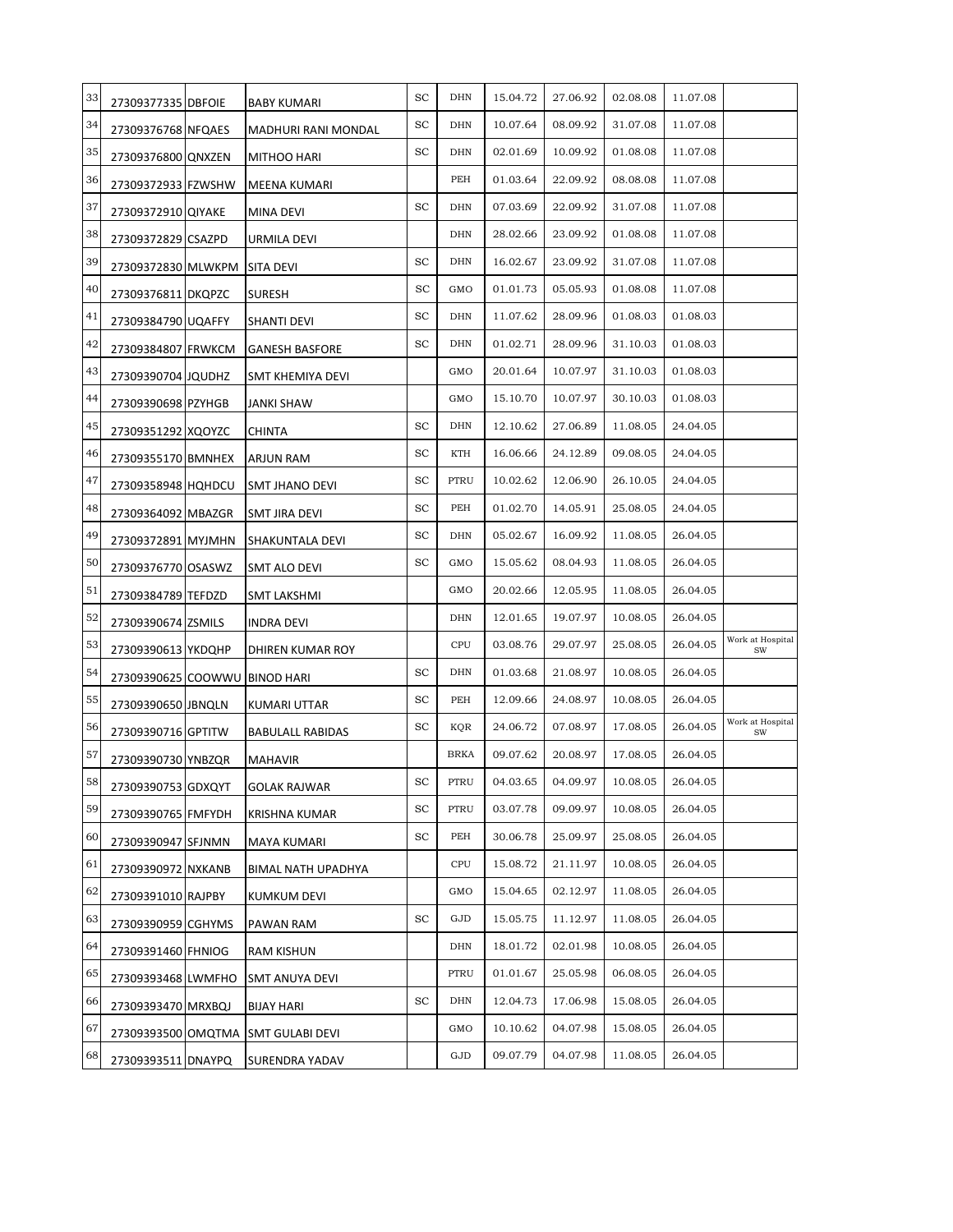| 69  | 27309393523 GIZPXT | NAGESWAR PASWAN      | SC        | GJD         | 17.04.71 | 01.08.98 | 08.08.05 | 26.04.05 |                                   |
|-----|--------------------|----------------------|-----------|-------------|----------|----------|----------|----------|-----------------------------------|
| 70  | 27309397802 HKEAHZ | ANWAR ALI            |           | <b>BRKA</b> | 07.09.68 | 02.11.98 | 17.08.05 | 26.04.05 |                                   |
| 71  | 27309397838 CRECHY | SHEO KUMAR SINGH     |           | PTRU        | 25.08.73 | 07.11.98 | 10.08.05 | 26.04.05 |                                   |
| 72  | 27309397814 FFTWTI | UMIA DEVI            | SC        | DHN         | 03.07.65 | 08.05.99 | 10.08.05 | 26.04.05 |                                   |
| 73  | 27309397840 HEFNSE | SMT MINA DEVI        |           | GMO         | 17.04.63 | 12.06.99 | 11.08.05 | 26.04.05 |                                   |
| 74  | 27309400321 EZCYPZ | SUDHA DEVI           |           | DHN         | 11.07.66 | 25.02.00 | 10.08.05 | 26.04.05 |                                   |
| 75  | 27309402548 TJWURK | PURAN GANJHU         | SC        | PTRU        | 20.03.73 | 06.06.00 | 10.08.05 | 26.04.05 |                                   |
| 76  | 27309402561 XIZGQP | <b>SUNIL KUMAR</b>   | OBC       | SGRL        | 05.03.78 | 07.07.00 | 10.08.05 | 26.04.05 | Work at Hospital<br>$\mathrm{SW}$ |
| 77  | 27309402585 LOXAZS | <b>BHOLA MAHATO</b>  | OBC       | GMO         | 20.11.80 | 16.07.00 | 23.08.05 | 26.04.05 |                                   |
| 78  | 27309402597 RDHQYM | <b>BISHU YADAV</b>   | OBC       | DHN         | 05.03.75 | 17.07.00 | 18.08.05 | 26.04.05 |                                   |
| 79  | 27309402615 KOCGTD | RAJU MAHATO          | OBC       | DHN         | 01.05.78 | 22.07.00 | 10.08.05 | 26.04.05 |                                   |
| 80  | 27309402639 BFTRNE | MAHESH               |           | GJD         | 23.01.73 | 07.08.00 | 08.08.05 | 26.04.05 |                                   |
| 81  | 27309402676 XKEFJI | <b>BABA DEVI</b>     | SC        | <b>KTH</b>  | 20.01.64 | 10.02.01 | 09.08.05 | 26.04.05 |                                   |
| 82  | 27309402690 SOOYHN | IZHAR ANSARI         |           | GMO         | 02.01.81 | 01.03.01 | 11.08.05 | 26.04.05 |                                   |
| 83  | 27309405628 XFHIAO | PRABHAT KUMAR        |           | GMO         | 09.11.69 | 28.03.01 | 11.08.05 | 26.04.05 | H.H                               |
| 84  | 27309351437 NFGHNQ | <b>PRADIP</b>        | SC        | DHN         | 25.12.68 | 01.06.89 | 01.06.89 | 01.06.89 |                                   |
| 85  | 27309397863 RTFOEQ | RAJENDRA HARI        | SC        | DHN         | 23.01.72 | 11.02.93 | 11.02.93 | 11.02.93 |                                   |
| 86  | 27309397796 CSFRAM | JANARDHAN            |           | DHN         | 12.09.71 | 09.10.98 | 09.10.98 | 09.10.98 |                                   |
| 87  | 09349947           | SHANKAR              | SC        | DHN         | 27.09.67 | 11.04.86 | 11.04.86 | 11.04.86 | Tfd to VIG/HJP                    |
| 88  | 27309405630 MJSLMH | BABLOO HARI          | SC        | DHN         | 20.04.96 | 16.05.01 | 16.05.01 | 16.05.01 |                                   |
| 89  | 27309405641 BYLFDS | RASHMI DEVI          | <b>ST</b> | GMO         | 15.04.65 | 03.06.01 | 03.06.01 | 03.06.01 |                                   |
| 90  | 09409993           | SAILENDRA MOHAN      |           | DHN         | 17.11.70 | 12.07.01 | 12.07.01 | 12.07.01 | Tfd to VIG/HJP                    |
| 91  | 27309410004 BGMLEE | SURENDRA KUMAR SINGH |           | DHN         | 17.11.80 | 12.07.01 | 12.07.01 | 12.07.01 |                                   |
| 92  | 27309409956 FPMUKC | SMT MANJU DEVI       | SC        | DHN         | 17.08.72 | 06.10.01 | 06.10.01 | 06.10.01 |                                   |
| 93  | 27309409970 WLGFDO | <b>ANUP KUMAR</b>    | SC        | <b>BRWD</b> | 31.08.80 | 10.10.01 | 10.10.01 | 10.10.01 |                                   |
| 94  | 27309411227 HECHDE | PHULWA DEVI          | SC        | <b>BRWD</b> | 18.06.62 | 01.02.02 | 01.02.02 | 01.02.02 |                                   |
| 95  | 27309413820 RWYYDN | SMT MANGRI DEVI      |           | PTRU        | 08.02.70 | 18.05.06 | 18.05.02 | 18.05.02 |                                   |
| 96  | 27309416353 UUTGSG | SRI SANTOSH HARI     | SC        | GMO         | 05.07.73 | 13.07.02 | 13.07.02 | 13.07.02 |                                   |
| 97  | 27309416330 JODPGA | KALICHARAN           | SC        | DHN         | 07.07.81 | 16.07.02 | 16.07.02 | 16.07.02 |                                   |
| 98  | 27309416341 JZGNRU | MEENA DEVI           | SC        | DHN         | 12.06.66 | 21.07.02 | 21.07.02 | 21.07.02 |                                   |
| 99  | 27309418234 KACEOL | SURESH               | SC        | DHN         | 05.08.69 | 14.11.02 | 14.11.02 | 14.11.02 |                                   |
| 100 | 27309418740 WISJPO | SMT LALIA DEVI       | OBC       | GMO         | 15.09.67 | 03.01.03 | 03.01.03 | 03.01.03 |                                   |
| 101 | 27309419317 SQQRSN | SMT CHAMPA DEVI      | SC        | CPU         | 28.07.71 | 01.02.03 | 01.02.03 | 01.02.03 |                                   |
| 102 | 27309420137 UWFPQR | NARESH               | SC        | DHN         | 12.06.78 | 25.05.03 | 25.05.03 | 25.05.03 |                                   |
| 103 | 27309421567 XXMQAL | BALE                 | SC        | DHN         | 15.12.72 | 23.08.03 | 23.08.03 | 23.08.03 |                                   |
| 104 | 27309421555 OTFRXZ | <b>PAPPU</b>         | SC        | DHN         | 12.11.79 | 23.08.03 | 23.08.08 | 23.08.08 |                                   |